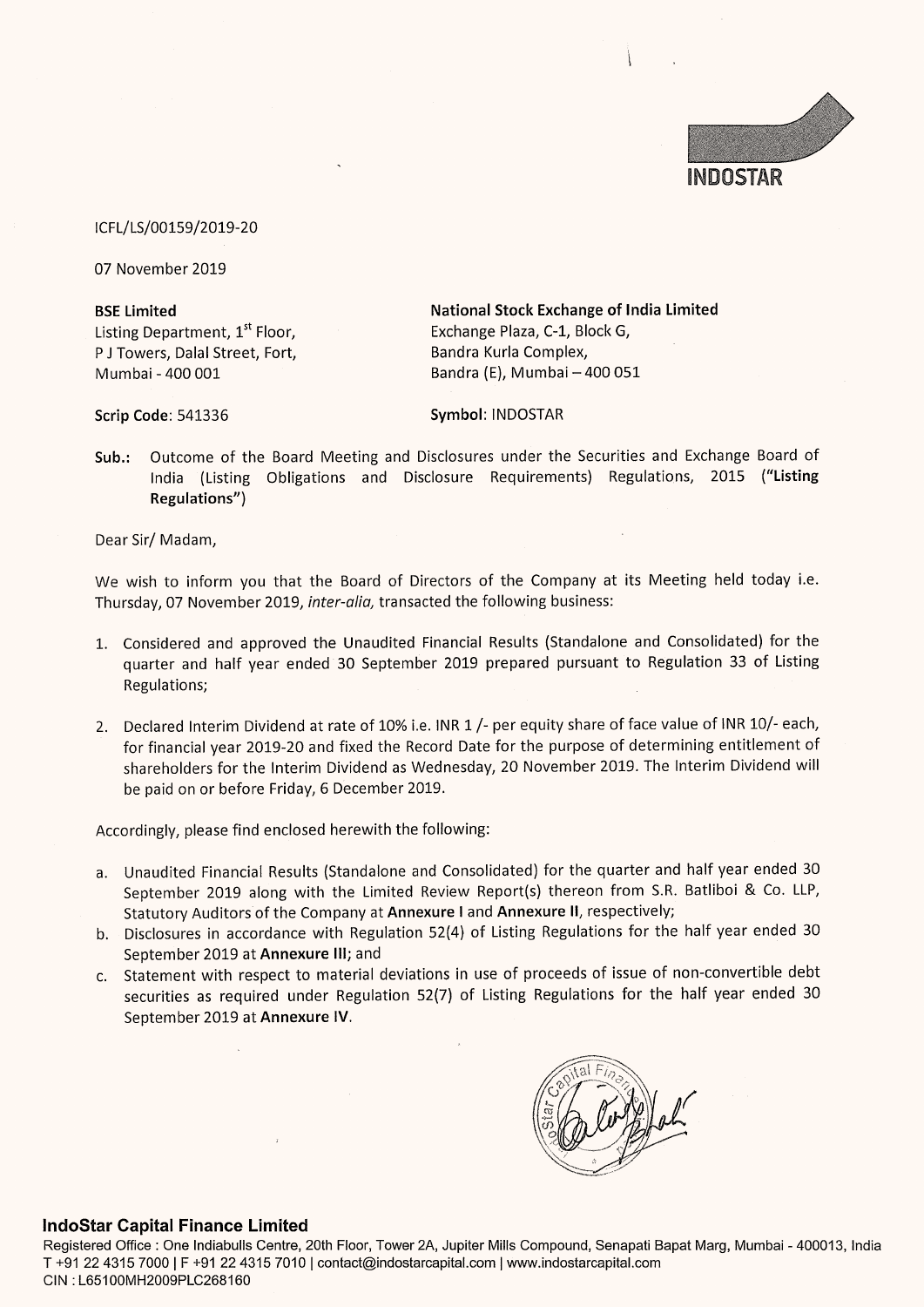

Please note that in terms of the Company's Code of Conduct for Prohibition of Insider Trading and internal Procedures, the trading window for dealing in the securities of the Company will open after forty-eight hours from the aforesaid disclosure.

The Board Meeting commenced at 3.15 p.m. (IST) and concluded at  $5.10$  p.m. (IST).

Request you to kindly take the above on record and disseminate the same on your website.

Thanking you,

Yours faithfully, For IndoStar Capital Finance Limited

Jitendra/Bhati<br>SVP – Compliance & Secretarial  $\begin{pmatrix} \cdot & \cdot & \cdot \\ \cdot & \cdot & \cdot \\ \cdot & \cdot & \cdot \end{pmatrix}$ (Membership No. F8937)



Encl: a/a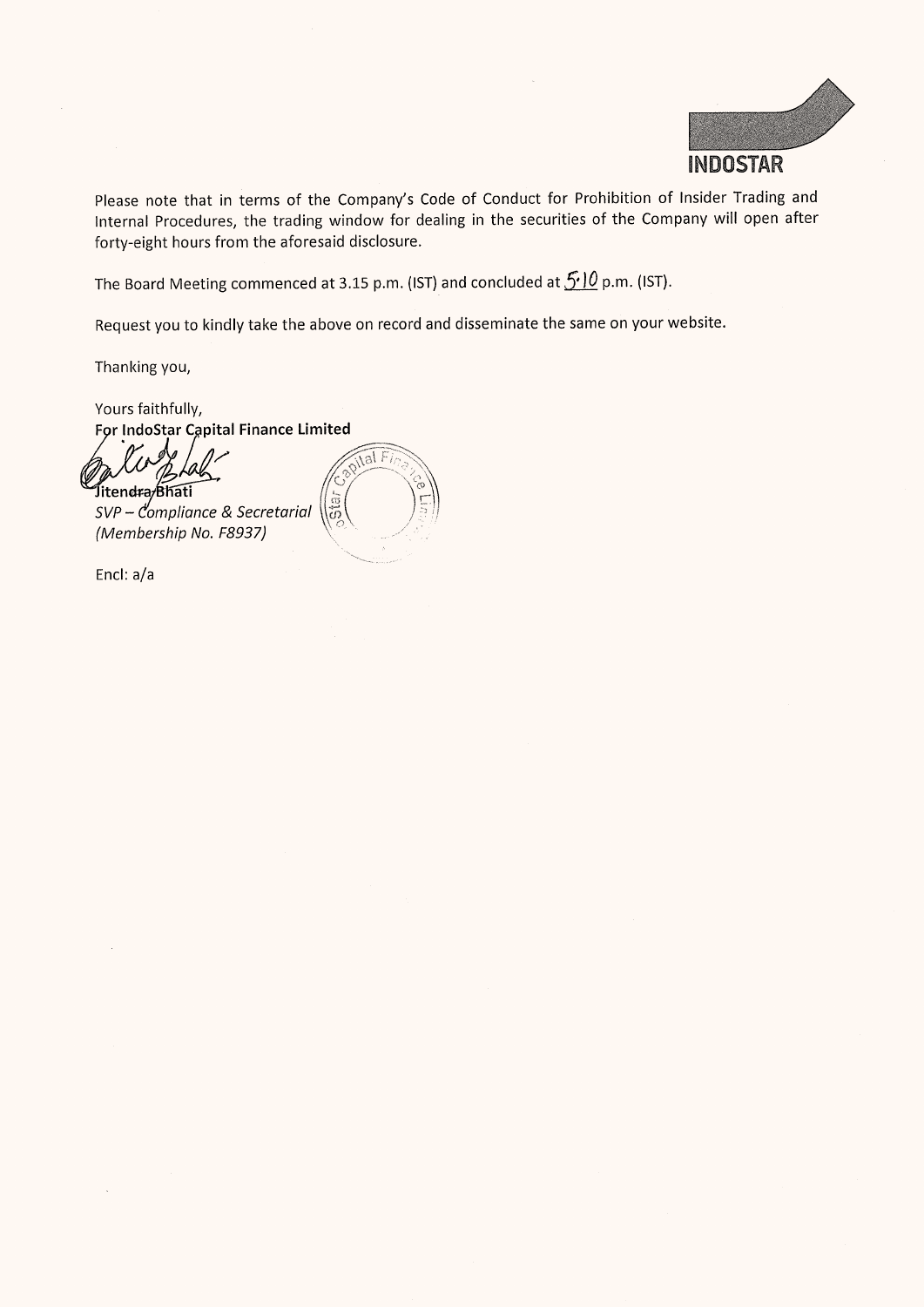Annexure I

 $S.R.$   $BATlIBOI$  &  $CO.$   $LLP$   $29$  Senapati Bapat Marg

Dadar (West) Chartered Accountants Mumbai - 400 028, India Tel : +91 22 6819 8000

Independent Auditor's Review Report on the Quarterly and Year to Date Unaudited Standalone Financial Results of the Company Pursuant to the Regulation 33 and 52 of the SEBI (Listing Obligations and Disclosure Requirements) Regulations, 2015, as amended

#### Review Report to The Board of Directors IndoStar Capital Finance Limited

- 1. We have reviewed the accompanying statement of unaudited standalone financial results of IndoStar Capital Finance Limited (the "Company") for the quarter ended September 30, 2019 and year to date from April 1, 2019 to September 30, 2019 (the "Statement") attached herewith, being submitted by the Company pursuant to the requirements of Regulation 33 and 52 of the SEBI (Listing Obligations and Disclosure Requirements) Regulations, 2015, as amended (the "Listing Regulations"). Attention is drawn to the fact that the Statement of cash flows for the corresponding period from April 1, 2018 to September 30, 2018, as reported in these unaudited standalone financial results have been approved by the Board of Directors of the Company but have not been subjected to review.
- 2. This Statement, which is the responsibility of the Company's Management and approved by the Company's Board of Directors, has been prepared in accordance with the recognition and measurement principles laid down in Indian Accounting Standard 34, "Interim Financial Reporting" ("Ind AS 34") prescribed under Section 133 of the Companies Act, 2013 as amended, read with relevant rules issued thereunder and other accounting principles generally accepted in India. Our responsibility is to express a conclusion on the Statement based on our review.
- 3. We conducted our review of the Statement in accordance with the Standard on Review Engagements (SRE) 2410, "Review of Interim Financial Information Performed by the Independent Auditor of the Entity" issued by the Institute of Chartered Accountants of India. This standard requires that we plan and perform the review to obtain moderate assurance as to whether the Statement is free of material misstatement. A review of interim financial information consists of making inquiries, primarily of persons responsible for financial and accounting matters, and applying analytical and other review procedures. A review is substantially less in scope than an audit conducted in accordance with Standards on Auditing and consequently does not enable us to obtain assurance that we would become aware of all significant matters that might be identified in an audit. Accordingly, we do not express an audit opinion.
- 4, Based on our review conducted as above, nothing has come to our attention that causes us to believe that the accompanying Statement, prepared in accordance with the recognition and measurement principles laid down in the aforesaid Indian Accounting Standards ('Ind AS') specified under Section 133 of the Companies Act, 2013 as amended, read with relevant rules issued thereunder and other accounting principles generally accepted in India, has not disclosed the information required to be disclosed in terms of the Listing Regulations, including the manner in which it is to be disclosed, or that it contains any material misstatement. 4. Based on ou<br>accompanyin<br>in the afore.<br>Act, 2013 as<br>accepted in<br>Regulations,<br>For S.R. BATLIBO<br>Chartered Accountan<br>ICAI Firm registrat<br> $\left\{\left\{ \right. \right. \right\}_{\left. \right. \right\}_{\left. \right. \left. \right. \left. \right. \left. \right. \left. \right. \left. \right. \left. \right. \left. \right. \left. \right. \left.$

For S.R. BATLIBOI & CO. LLP Chartered Accountants ICAI Firm registration number: 301003E/E300005

ewer vet

per Shrawan Jalan Partner Membership No.: 102102 UDIN: 19102102AAABCY6383 Mumbai November 07, 2019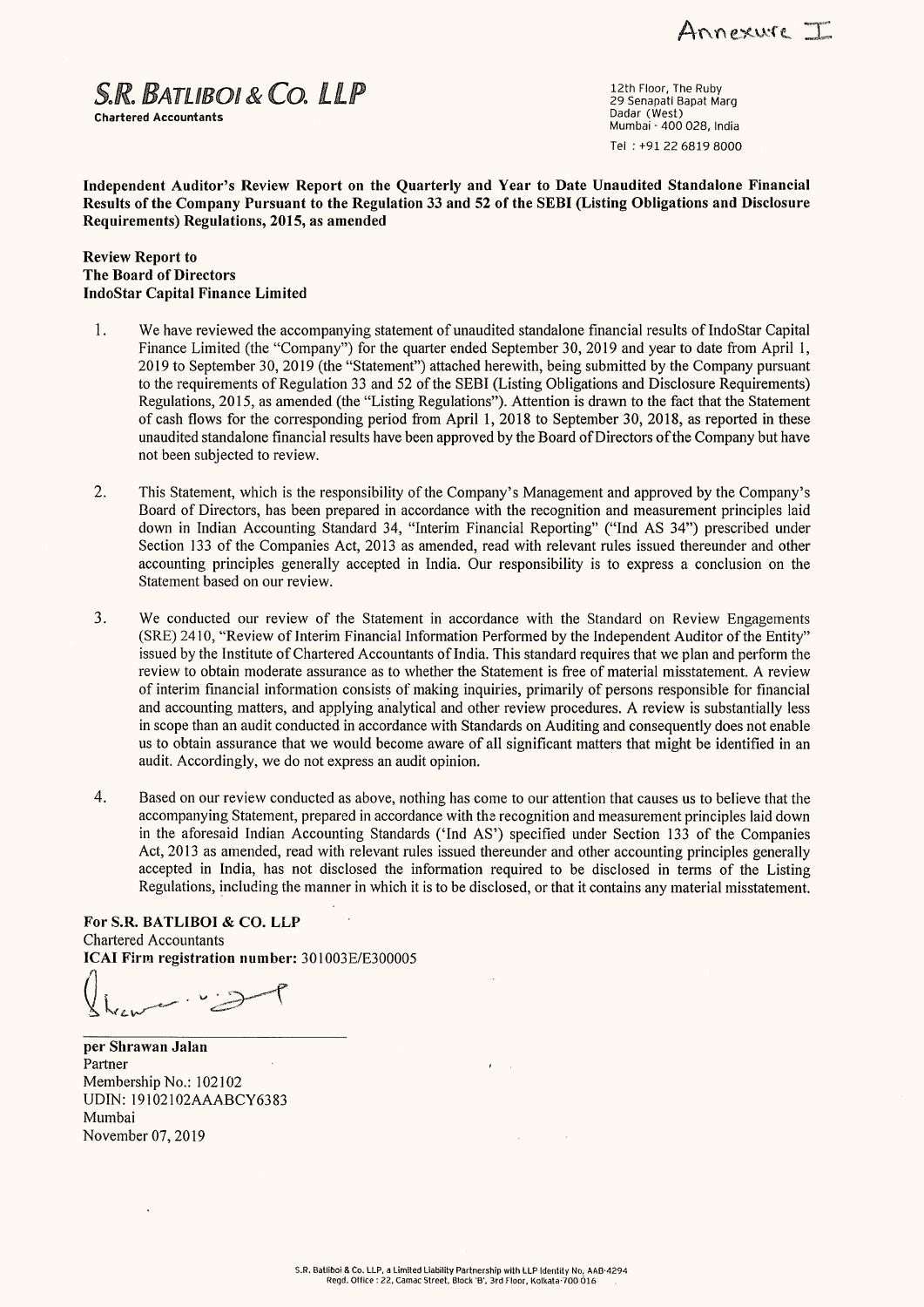#### INDOSTAR CAPITAL FINANCE LIMITED

#### STATEMENT OF UNAUDITED STANDALONE FINANCIAL RESULTS FOR THE QUARTER AND HALF YEAR ENDED 30 SEPTEMBER 2019

|                                                                                                                                      |                                                                                                                                                                    | Regd Office: One Indiabulls Centre, Tower 2A, 20th Floor, Jupiter Mills Compound, S B Marg, Mumbai - 400013, India<br>CIN: L65100MH2009PLC268160 | INDOSTAR CAPITAL FINANCE LIMITED<br>Tel: +91 22 43157000 Fax: +91 22 43157010 |                                | Website: www.indostarcapital.com E: investor.relations@indostarcapital.com |                                                   |                                        |
|--------------------------------------------------------------------------------------------------------------------------------------|--------------------------------------------------------------------------------------------------------------------------------------------------------------------|--------------------------------------------------------------------------------------------------------------------------------------------------|-------------------------------------------------------------------------------|--------------------------------|----------------------------------------------------------------------------|---------------------------------------------------|----------------------------------------|
|                                                                                                                                      |                                                                                                                                                                    | STATEMENT OF UNAUDITED STANDALONE FINANCIAL RESULTS FOR THE QUARTER AND HALF YEAR ENDED 30 SEPTEMBER 2019                                        |                                                                               |                                |                                                                            |                                                   | (INR in Lakhs)                         |
| Sr. No.                                                                                                                              | Particulars                                                                                                                                                        | 30 September 2019<br>Unaudited                                                                                                                   | Quarter ended<br>30 June 2019<br>Unaudited                                    | 30 September 2018<br>Unaudited | 30 September 2019<br>Unaudited                                             | Half Year ended<br>30 September 2018<br>Unaudited | Year ended<br>31 March 2019<br>Audited |
|                                                                                                                                      |                                                                                                                                                                    |                                                                                                                                                  |                                                                               |                                |                                                                            |                                                   |                                        |
|                                                                                                                                      | Income<br>(a) Revenue from operations                                                                                                                              |                                                                                                                                                  |                                                                               |                                |                                                                            |                                                   |                                        |
|                                                                                                                                      | Interest income<br>Fees and commission income<br>Net gain on fair value changes                                                                                    | 35,993<br>1,243<br>1,328                                                                                                                         | 37,218<br>711<br>1,866                                                        | 27,382<br>3,214<br>751         | 73,211<br>1,954<br>3,194                                                   | 49,514<br>3,634<br>360                            | 1,06,345<br>5,438<br>4,110             |
|                                                                                                                                      | Gain on derecognition of financial instruments<br>measured at amortised cost category<br>Total revenue from operations                                             | 2,138<br>40,702                                                                                                                                  | 670<br>40,465                                                                 | $\ddot{\phantom{1}}$<br>31,347 | 2,808<br>81,167                                                            | 53,508                                            | 1,823<br>1,17,716                      |
|                                                                                                                                      | (b) Other income<br>Total income (a+b)                                                                                                                             | 40,702                                                                                                                                           | 40,465                                                                        | 31,347                         | 81,167                                                                     | 53,508                                            | 1,17,716                               |
|                                                                                                                                      | Expenses<br>(a) Finance costs<br>(b) impairment on financial instruments                                                                                           | 20,298<br>7,212                                                                                                                                  | 22,518<br>6,061                                                               | 13,934<br>1,067                | 42,816<br>13,273                                                           | 25,127<br>1,803                                   | 56,130<br>1,631                        |
|                                                                                                                                      | (c) Employee benefits expenses<br>(d) Depreciation and amortisation expense<br>(e) Other expenses                                                                  | 4,113<br>689<br>2,264                                                                                                                            | 4,206<br>674<br>1,681                                                         | 3,704<br>396<br>1,662          | 8,319<br>1,363<br>3,945                                                    | 6,239<br>767<br>3,242                             | 12,260<br>1,672<br>6,757               |
|                                                                                                                                      | Total expenses (a+b+c+d+e)                                                                                                                                         | 34,576                                                                                                                                           | 35,140                                                                        | 20,763                         | 69,716                                                                     | 37,178                                            | 78,450                                 |
|                                                                                                                                      | Profit before tax (1-2)<br><b>Provision for taxation</b><br>Current tal:                                                                                           | 6,126<br>738                                                                                                                                     | 5,325<br>719                                                                  | 10,584<br>3,410                | 11,451<br>1,457                                                            | 16,330<br>6,294                                   | 39,266<br>9,186                        |
|                                                                                                                                      | Deferred tax<br>Tax expenses                                                                                                                                       | 802<br>1,540                                                                                                                                     | 1,144<br>1,863                                                                | 85<br>3,495                    | 1,946<br>3,403                                                             | (837)<br>5,457                                    | 4,567<br>13,753                        |
|                                                                                                                                      | Profit after tax (3-4)<br>Other comprehensive income, net of tax                                                                                                   | 4,586                                                                                                                                            | 3,462                                                                         | 7,089                          | 8,048                                                                      | 10,873                                            | 25,513                                 |
|                                                                                                                                      | (a) Items that will not be reclassified to profit or loss<br>(b) items that will be reclassified to profit or loss<br>Total other comprehensive income, net of tax | 8<br>8                                                                                                                                           | 55<br>$\bullet$<br>55                                                         | 1<br>٠<br>1                    | 63<br>63                                                                   | 4<br>$\bullet$<br>4                               | (13)<br>(13)                           |
|                                                                                                                                      | Total comprehensive income (5+6)<br>Paid up equity share capital (Face value of INR 10/- each)                                                                     | 4,594<br>9,227                                                                                                                                   | 3,517<br>9,227                                                                | 7,090<br>9,224                 | 8,111<br>9,227                                                             | 10,877<br>9,224                                   | 25,500<br>9,226                        |
|                                                                                                                                      | Earnings per share (* not annualised)<br>Basic (INR)                                                                                                               | $*4.97$                                                                                                                                          | $*3.75$                                                                       | $*7.91$                        | *8.72                                                                      | $*12.27$                                          | 28.21                                  |
|                                                                                                                                      | Diluted (INR)                                                                                                                                                      | $*4.92$                                                                                                                                          | $*3.68$                                                                       | $*7.04$                        | $*8.60$                                                                    | *10.97                                            | 27.62                                  |
|                                                                                                                                      | <b>Statement of Assets and Liabilities:</b>                                                                                                                        |                                                                                                                                                  |                                                                               |                                |                                                                            | As at                                             | As at                                  |
| $\mathbf{1}$<br>$\overline{2}$<br>ß.<br>4<br>-S<br>$\ddot{\mathbf{0}}$<br>$\overline{\mathbf{z}}$<br>8<br>9<br>Notes<br>$\mathbf{1}$ | Particulars                                                                                                                                                        |                                                                                                                                                  |                                                                               |                                |                                                                            | 30 September 2019<br>Unaudited                    | 31 March 2019<br>Audited               |
|                                                                                                                                      | I. ASSETS<br><b>Financial assets</b><br>Cash and cash equivalents<br>Bank balances other than cash and cash equivalents                                            |                                                                                                                                                  |                                                                               |                                |                                                                            | 68,041<br>9,444                                   | 1,04,838<br>3,559                      |
|                                                                                                                                      | Loans<br>Investments<br>Other financial assets                                                                                                                     |                                                                                                                                                  |                                                                               |                                |                                                                            | 8,86,291<br>67,402<br>6,589                       | 10,18,311<br>50,159<br>5,008           |
|                                                                                                                                      | Non-financial assets<br>Current tax assets (net)<br>Deferred tax assets (net)                                                                                      |                                                                                                                                                  |                                                                               |                                |                                                                            | 8,453                                             | 3,576<br>1,755                         |
|                                                                                                                                      | Property, plant and equipment<br>Goodwill<br>Intangible assets<br>Other non-financial assets                                                                       |                                                                                                                                                  |                                                                               |                                |                                                                            | 8,129<br>30,019<br>300<br>2,058                   | 6,374<br>30,019<br>306<br>3,860        |

# Notes i Statement of Assets and Liabilities:

| Expenses                                                                                    |        |         |         |        |                       |                       |
|---------------------------------------------------------------------------------------------|--------|---------|---------|--------|-----------------------|-----------------------|
| (a) Finance costs                                                                           | 20,298 | 22,518  | 13,934  | 42,816 | 25,127                | 56,130                |
|                                                                                             |        |         |         |        |                       |                       |
| (b) impairment on financial instruments                                                     | 7,212  | 6,061   | 1,067   | 13,273 | 1,803                 | 1,631                 |
| (c) Employee benefits expenses                                                              | 4,113  | 4,206   | 3,704   | 8,319  | 6,239                 | 12,260                |
|                                                                                             | 689    | 674     | 396     | 1,363  | 767                   | 1,672                 |
| (d) Depreciation and amortisation expense                                                   |        |         |         |        |                       |                       |
| (e) Other expenses                                                                          | 2,264  | 1,681   | 1,662   | 3,945  | 3,242                 | 6,757                 |
|                                                                                             |        |         |         |        |                       |                       |
|                                                                                             | 34,576 | 35,140  | 20,763  | 69,716 | 37,178                | 78,450                |
| Total expenses (a+b+c+d+e)                                                                  |        |         |         |        |                       |                       |
|                                                                                             |        |         |         |        |                       | 39,266                |
| Profit before tax (1-2)                                                                     | 6,126  | 5,325   | 10,584  | 11,451 | 16,330                |                       |
|                                                                                             |        |         |         |        |                       |                       |
| Provision for taxation                                                                      |        |         |         |        |                       |                       |
| Current ta.;                                                                                | 738    | 719     | 3,410   | 1,457  | 6,294                 | 9,186                 |
| Deferred tax                                                                                | 802    | 1,144   | 85      | 1,946  | (837)                 | 4,567                 |
|                                                                                             |        |         |         |        |                       |                       |
| līax expenses                                                                               | 1,540  | 1,863   | 3,495   | 3,403  | 5,457                 | 13,753                |
|                                                                                             |        |         |         |        |                       |                       |
| Profit after tax (3-4)                                                                      | 4,586  | 3,462   | 7,089   | 8,048  | 10,873                | 25,513                |
|                                                                                             |        |         |         |        |                       |                       |
| Other comprehensive income, net of tax                                                      |        |         |         |        |                       |                       |
|                                                                                             |        | 55      |         | 63     | 4                     | (13)                  |
| (a) Items that will not be reclassified to profit or loss                                   | 8      |         | 1       |        |                       |                       |
| (b) items that will be reclassified to profit or loss                                       |        |         | ٠       |        | ÷,                    |                       |
| Total other comprehensive income, net of tax                                                | 8      | 55      | 1       | 63     | 4                     | (13)                  |
|                                                                                             |        |         |         |        |                       |                       |
|                                                                                             |        |         |         |        |                       |                       |
| Total comprehensive income (5+6)                                                            | 4,594  | 3,517   | 7,090   | 8,111  | 10,877                | 25,500                |
|                                                                                             |        |         |         |        |                       |                       |
| Paid up equity share capital (Face value of INR 10/- each)                                  | 9,227  | 9,227   | 9,224   | 9,227  | 9,224                 | 9,226                 |
|                                                                                             |        |         |         |        |                       |                       |
| Earnings per share (* not annualised)                                                       |        |         |         |        |                       |                       |
|                                                                                             |        |         |         |        |                       | 28.21                 |
| Basic (INR)                                                                                 | *4.97  | $*3.75$ | $*7.91$ | *8.72  | *12.27                |                       |
| Diluted (INR)                                                                               | *4.92  | $*3.68$ | *7.04   | *8.60  | *10.97                | 27.62                 |
|                                                                                             |        |         |         |        |                       |                       |
| <b>Statement of Assets and Liabilities:</b>                                                 |        |         |         |        |                       | As at                 |
|                                                                                             |        |         |         |        |                       |                       |
|                                                                                             |        |         |         |        | As at                 |                       |
| Particulars                                                                                 |        |         |         |        | 30 September 2019     | 31 March 2019         |
|                                                                                             |        |         |         |        | Unaudited             | Audited               |
|                                                                                             |        |         |         |        |                       |                       |
| I. ASSETS                                                                                   |        |         |         |        |                       |                       |
|                                                                                             |        |         |         |        |                       |                       |
| <b>Financial assets</b>                                                                     |        |         |         |        |                       |                       |
| Cash and cash equivalents                                                                   |        |         |         |        | 68,041                | 1,04,838              |
|                                                                                             |        |         |         |        | 9,444                 | 3,559                 |
| Bank balances other than cash and cash equivalents                                          |        |         |         |        |                       |                       |
| Loans                                                                                       |        |         |         |        | 8,86,291              | 10,18,311             |
| Investments                                                                                 |        |         |         |        | 67,402                | 50,159                |
|                                                                                             |        |         |         |        | 6,589                 | 5,008                 |
| Other financial assets                                                                      |        |         |         |        |                       |                       |
| Non-financial assets                                                                        |        |         |         |        |                       |                       |
| Current tax assets (net)                                                                    |        |         |         |        | 8,453                 | 3,576                 |
|                                                                                             |        |         |         |        |                       | 1,755                 |
| Deferred tax assets (net)                                                                   |        |         |         |        |                       |                       |
| Property, plant and equipment                                                               |        |         |         |        | 8,129                 | 6,374                 |
| Goodwill                                                                                    |        |         |         |        | 30,019                | 30,019                |
| Intangible assets                                                                           |        |         |         |        | 300                   | 306                   |
|                                                                                             |        |         |         |        | 2,058                 | 3,860                 |
| Other non-financial assets                                                                  |        |         |         |        |                       |                       |
| <b>TOTAL ASSETS</b>                                                                         |        |         |         |        | 10,86,726             |                       |
|                                                                                             |        |         |         |        |                       |                       |
| <b>II. LIABILITIES AND EQUITY</b>                                                           |        |         |         |        |                       |                       |
| LIABILITIES                                                                                 |        |         |         |        |                       |                       |
|                                                                                             |        |         |         |        |                       |                       |
| <b>Financial liabilities</b>                                                                |        |         |         |        |                       | 12,27,765             |
| Trade payables                                                                              |        |         |         |        |                       |                       |
| (i) total outstanding to micro enterprises and small enterprises                            |        |         |         |        |                       |                       |
| (ii) total outstanding dues of creditors other than micro enterprises and small enterprises |        |         |         |        | 226                   | 1,532                 |
|                                                                                             |        |         |         |        | 2,45,765              | 3,61,871              |
| Debt securities                                                                             |        |         |         |        |                       |                       |
| Borrowings (other than debt securities)                                                     |        |         |         |        | 5,10,242              | 5,41,208              |
| Other financial liabilities                                                                 |        |         |         |        | 18,405                | 19,199                |
|                                                                                             |        |         |         |        |                       |                       |
| Non-financial liabilities                                                                   |        |         |         |        |                       |                       |
| Deferred tax liabilities (net)                                                              |        |         |         |        | 212                   |                       |
| Provisions.                                                                                 |        |         |         |        | 587                   | 564                   |
| Other non-financial liabilities                                                             |        |         |         |        | 308                   | 401                   |
|                                                                                             |        |         |         |        |                       |                       |
| Equity                                                                                      |        |         |         |        |                       |                       |
| Equity share capital                                                                        |        |         |         |        | 9,227                 | 9,226                 |
| Other equity<br>TOTAL LIABILITIES AND EQUITY                                                |        |         |         |        | 3,01,754<br>10,86,726 | 2,93,764<br>12,27,765 |



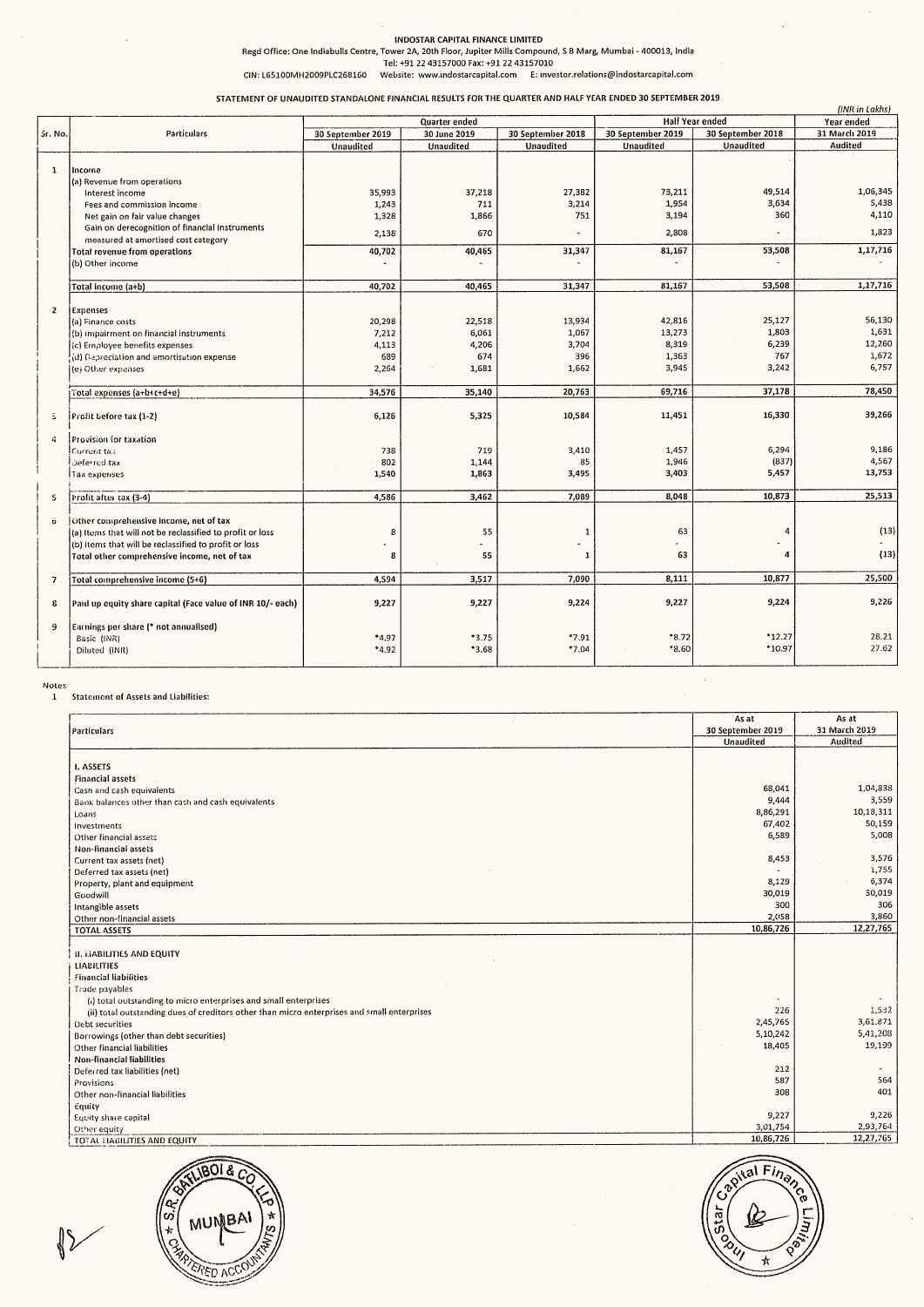#### INDOSTAR CAPITAL FINANCE LIMITED

#### Statement of Cash Flows:  $\overline{2}$

| $\sim$                                                                                                                                                                                                                                                                                                          |                                       |                                       |
|-----------------------------------------------------------------------------------------------------------------------------------------------------------------------------------------------------------------------------------------------------------------------------------------------------------------|---------------------------------------|---------------------------------------|
| INDOSTAR CAPITAL FINANCE LIMITED<br>Regd Office: One Indiabulls Centre, Tower 2A, 20th Floor, Jupiter Mills Compound, S B Marg, Mumbai - 400013, India<br>Tel: +91 22 43157000 Fax: +91 22 43157010<br>Website: www.indostarcapital.com E: investor.relations@indostarcapital.com<br>CIN: L65100MH2009PLC268160 |                                       |                                       |
| STATEMENT OF UNAUDITED STANDALONE FINANCIAL RESULTS FOR THE QUARTER AND HALF YEAR ENDED 30 SEPTEMBER 2019<br><b>Statement of Cash Flows:</b>                                                                                                                                                                    | For the half year ended               | For the half year ended               |
| Particulars                                                                                                                                                                                                                                                                                                     | 30 September 2019<br><b>Unaudited</b> | 30 September 2018<br><b>Unaudited</b> |
| Cash Flow from Operating Activities<br>Net profit before tax<br>Adjustments for:                                                                                                                                                                                                                                | 11,451                                |                                       |
|                                                                                                                                                                                                                                                                                                                 |                                       | 16,330                                |
| Interest income on financial assets<br>Finance costs<br>Depreciation and amortisation expense                                                                                                                                                                                                                   | (73, 211)<br>42,816<br>1,363          | (49, 514)<br>25,127<br>767            |
| Provisions for expected credit loss<br>Provision for gratuity and leave encashment                                                                                                                                                                                                                              | 2,386<br>150<br>950                   | 736<br>95<br>1,180                    |
| Employee share based payment expense<br>Gain on sale/revaluation of investments<br>Operating profit before working capital changes                                                                                                                                                                              | (3, 194)<br>(17, 289)                 | (360)<br>(5,639)                      |
| Adjustments:<br>(Increase)/Decrease in loans and advances                                                                                                                                                                                                                                                       | 1,27,684                              | (1,62,770)                            |
| (Increase)/Decrease in other financial assets<br>(Increase)/Decrease in other non-financial assets                                                                                                                                                                                                              | (1, 599)<br>1,803                     | (10, 829)<br>(61)                     |
| Increase/(Decrease) in trade payable<br>Increase/(Decrease) in other financial liabilities<br>Increase/(Decrease) in provisions                                                                                                                                                                                 | (1, 305)<br>(3,733)<br>(37)           | (550)<br>(1,925)<br>(233)             |
| Increase/(Decrease) in other non-financial liabilities<br>Interest income realised on financial assets                                                                                                                                                                                                          | (95)<br>1,05,429<br>75,033            | (105)<br>(1,82,112)<br>44,788         |
| Finance costs paid<br>Cash (used in)/generated from operating activities                                                                                                                                                                                                                                        | (45, 307)<br>1,35,155                 | (23,027)<br>(1,60,351)                |
| Taxes paid<br>Net cash (used in)/generated operating activities (A)                                                                                                                                                                                                                                             | (6, 328)<br>1,28,827                  | (7,644)<br>(1,67,995)                 |
| Cash flows trom investing activities<br>Purchase of property, plant and equipment                                                                                                                                                                                                                               | (101)<br>(71)                         | (1, 535)                              |
| Purchase of intangible assets<br>Payment on account of acquisition of business<br>Proceeds/(Investment) in bank deposits of maturity greater than 3 months (net)                                                                                                                                                | (1, 46, 516)<br>(5,745)               | (18)<br>(6, 304)                      |
| Investment in subsidiary companies<br>(Acquisition)/redemption of amortised cost investments (net)                                                                                                                                                                                                              | 250<br>(14, 277)                      | (4,000)<br>41,132<br>8,031            |
| (Acquisition)/redemption of FVTPL investments (net)<br>Net cash (used in)/generated from investing activities (B)                                                                                                                                                                                               | (1,66,460)                            | 37,306                                |
| <b>Cash Flow from Financing Activities</b><br>Proceeds from issue of equity shares (including securities premium and net off share issue expenses)<br>Proceeds from bank borrowings                                                                                                                             | 15<br>2,99,038                        | 68,925<br>1,61,054                    |
| Repayments towards bank borrowings<br>Proceeds from issuance of Non-Convertible Debentures<br>Repayments towards Non-Convertible Debentures                                                                                                                                                                     | (1,84,222)<br>(1,02,393)              | (1, 31, 625)<br>1,73,066<br>(36, 500) |
| Proceeds from/(repayments towards) Commercial Papers (net)<br>Dividend and DDT paid<br>Net cash (used in)/generated from financing activities (C)                                                                                                                                                               | (10, 490)<br>(1, 112)<br>836          | (72, 375)<br>1,62,545                 |
| Net Increase/(decrease) in cash and cash equivalents (A) + (B) + (C)                                                                                                                                                                                                                                            | (36,797)                              | 31,856                                |
| Cash and Cash Equivalents at the beginning of reporting period                                                                                                                                                                                                                                                  | 1,04,838                              | 12,245                                |
| Cash and Cash Equivalents at the end of reporting period                                                                                                                                                                                                                                                        | 68,041                                | 44,101                                |
| Reconciliation of cash and cash equivalents with the balance sheet<br>Cash on hand<br><b>Balances with banks</b><br>in current accounts -                                                                                                                                                                       | 389<br>67,652                         | 72<br>44,029                          |

The Company has elected to exercise the option permitted under Section 115BAA of the Income Tax Act, 1961 as introduced by the Taxation Laws {Amendment} Ordinance, 2019. Accordingly, the Company has 3 recognised provision for Income Tax for the quarter and half year ended 30 September 2019 and re-measured its Deferred tax assets/liability basis the rate prescribed in the aforesaid section and recognised the effect of change by revising the annual effective income tax rate.

The Board of Directors of the Company have declared an Interim Dividend at the rate of 10% i.e., INR 1 per equity share of the face value of INR 10 /- each, for financial year 2019-20 and fixed the Record Date for  $\overline{a}$ the purpose of determining the entitlement of shareholders for the interim Dividend as Wednesday, 20 November 2019.

The Company is primarily engaged in the business of financing and accordingly there are no separate reportable segments as per Ind AS 108 dealing with Operating segment. 5

6 The Secured Listed Non-Convertible Debentures of the Company as on 30 September 2019 are secured by first pari-passu charge on a freehold land owned by the Company and first pari-passu charge by way of hypothecation, over standard present and future receivables. The total asset cover required thereof has been maintained as per the terms and conditions stated in the respective Debenture Trust Deeds.

The unaudited standalone financial results of IndoStar Capital Finance Limited ("ICFL" or "the Company") for the quarter and half year ended 30 September 2019 have been reviewed by the Audit Committee and  $\overline{7}$ subsequently approved by the Board at its meeting held on 07 November 2019. The unaudited standalone financial results have been subjected to limited review by the Statutory Auditor of the Company

Figures for the previous periods have been regrouped and / or reclassified wherever considered necessary to conform to current period presentation.  $\mathbf{8}$ 

> For and on behalf of the Board of Directors of IndoStar Capital Finance Limited

Ricaic R. Sridhar

Executive Vice-Chairman & CEO DIN: 00136697





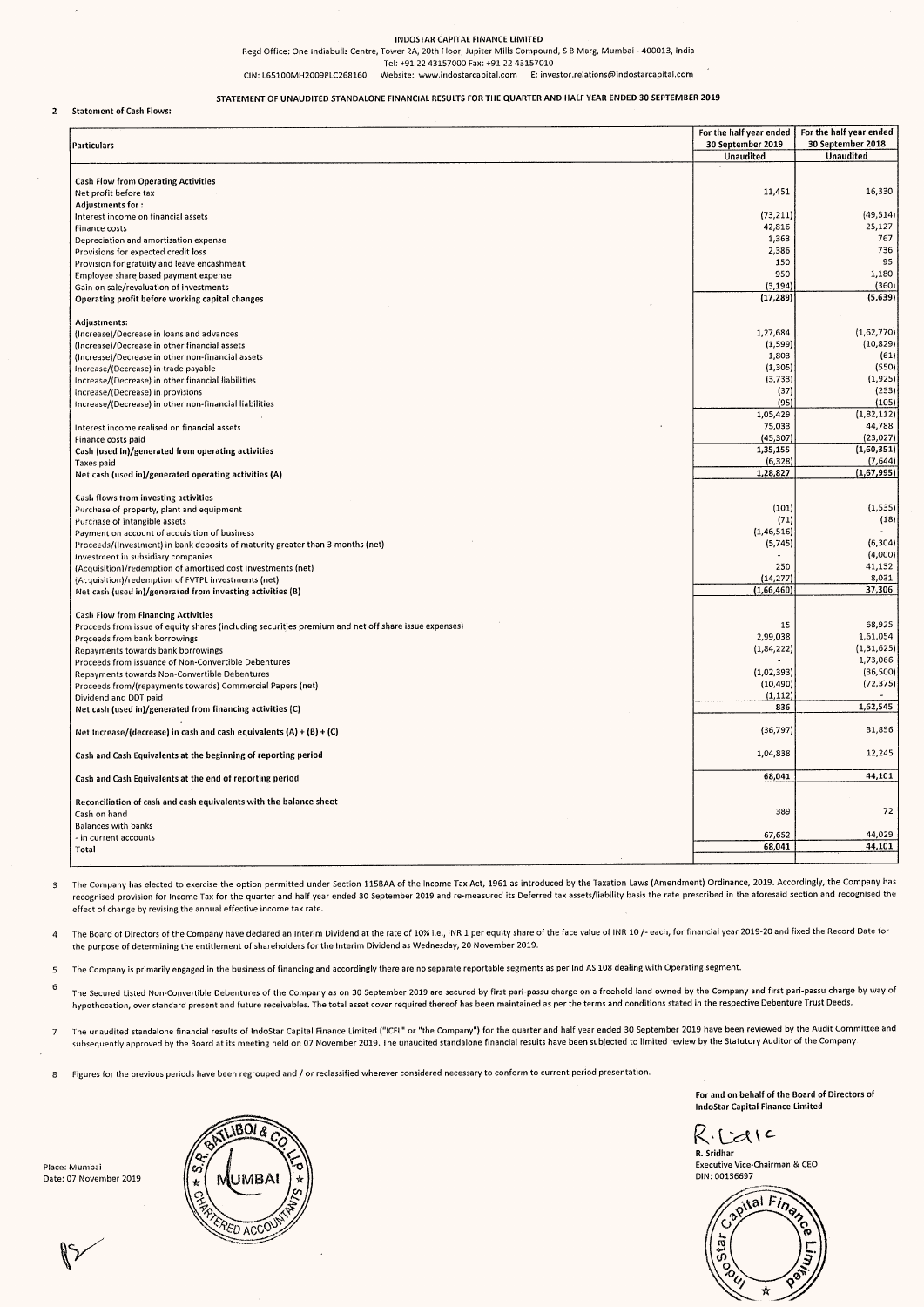$S.R.$   $BATLIBO I & CO.$   $LLP$   $\sum_{\text{29 Senapat Bapat Marga}}$   $\sum_{\text{25 Senapat Bapat Marga}}$ 

Chartered Accountants والمستخدم المستخدم المستخدم المستخدم المستخدم المستخدم المستخدم المستخدم المستخدم المستخدم ال<br>Mumbai - 400 028, India Tel : +91 22 6819 8000

Independent Auditor's Review Report on the Quarterly and Year to Date Unaudited Consolidated Financial Results of the Company Pursuant to the Regulation 33 of the SEBI (Listing Obligations and Disclosure Requirements) Regulations, 2015, as amended

#### Review Report to The Board of Directors IndoStar Capital Finance Limited

- 1. We have reviewed the accompanying Statement of Unaudited Consolidated Financial Results of IndoStar Capital Finance Limited (the "Holding Company") and its subsidiaries (the Holding Company and its subsidiaries together referred to as "the Group"), for the quarter ended September 30, 2019 and year to date from April 1, 2019 to September 30, 2019 (the "Statement'") attached herewith, being submitted by the Holding Company pursuant to the requirements of Regulation 33 of the SEBI (Listing Obligations and Disclosure Requirements) Regulations, 2015, as amended (the "Listing Regulations"). Attention is drawn to the fact that Statement of cash flows for the corresponding period from April 1, 2018 to September 30, 2018, as reported in these unaudited consolidated financial results have been approved by the Holding Company's Board of Directors, but have not been subjected to review.
- 2. This Statement, which is the responsibility of the Holding Company's Management and approved by the Holding Company's Board of Directors, has been prepared in accordance with the recognition and measurement principles laid down in Indian Accounting Standard 34, "Interim Financial Reporting" ("Ind AS 34") prescribed under Section 133 of the Companies Act, 2013 as amended, read with relevant rules issued thereunder and other accounting principles generally accepted in India. Our responsibility is to express a conclusion on the Statement based on our review.
- 3. We conducted our review of the Statement in accordance with the Standard on Review Engagements (SRE) 2410, "Review of Interim Financial Information Performed by the Independent Auditor of the Entity" issued by the Institute of Chartered Accountants of India. This standard requires that we plan and perform the review to obtain moderate assurance as to whether the Statement is free of material misstatement. A review of interim financial information consists of making inquiries, primarily of persons responsible for financial and accounting matters, and applying analytical and other review procedures. A review is substantially less in scope than an audit conducted in accordance with Standards on Auditing and consequently does not enable us to obtain assurance that we would become aware of all significant matters that might be identified in an audit. Accordingly, we do not express an audit opinion.

We also performed procedures in accordance with the Circular No. CIR/CFD/CMD1/44/2019 dated March 29, 2019 issued by the Securities and Exchange Board of India under Regulation 33(8) of the Listing Regulations, to the extent applicable.

- 4, The Statement includes the results of the following entities:
	- a. IndoStar Home Finance Private Limited
	- b. IndoStar Asset Advisory Private Limited
- 5. Based on our review conducted and procedures performed as stated in paragraph 3 above, nothing has come to our attention that causes us to believe that the accompanying Statement, prepared in accordance with recognition and measurement principles laid down in the aforesaid Indian Accounting Standards ('Ind AS') specified under Section 133 of the Companies Act, 2013, as amended, read with relevant rules issued thereunder and other accounting principles generally accepted in India, has not disclosed the information required to be disclosed in terms of the Listing Regulations, including the manner in which it is to be disclosed, or that it contains any material misstatement.

For S.R. BATLIBOI & CO. LLP Chartered Accountants ICAI Firm registration number: 301003E/E300005 measurement<br>of the Comp<br>generally acc<br>including the<br>For S.R. BATLI<br>Chartered Accour<br>ICAI Firm regist<br> $\left\{\begin{array}{ccc}\right. & \left.\right. & \left.\right. & \left. & \right. & \left. & \right. & \left. & \right. & \left. & \right. & \left. & \right. & \left. & \right. & \left. & \right. & \left. & \right. & \left. & \right. & \left. & \right. & \left. & \right. & \left. & \right.$ 

 $L_{c}$  we we  $\Rightarrow$ 

per Shrawan Jalan Partner Membership No.: 102102 UDIN: 19102102AAABCZ5247 Mumbai November 07, 2019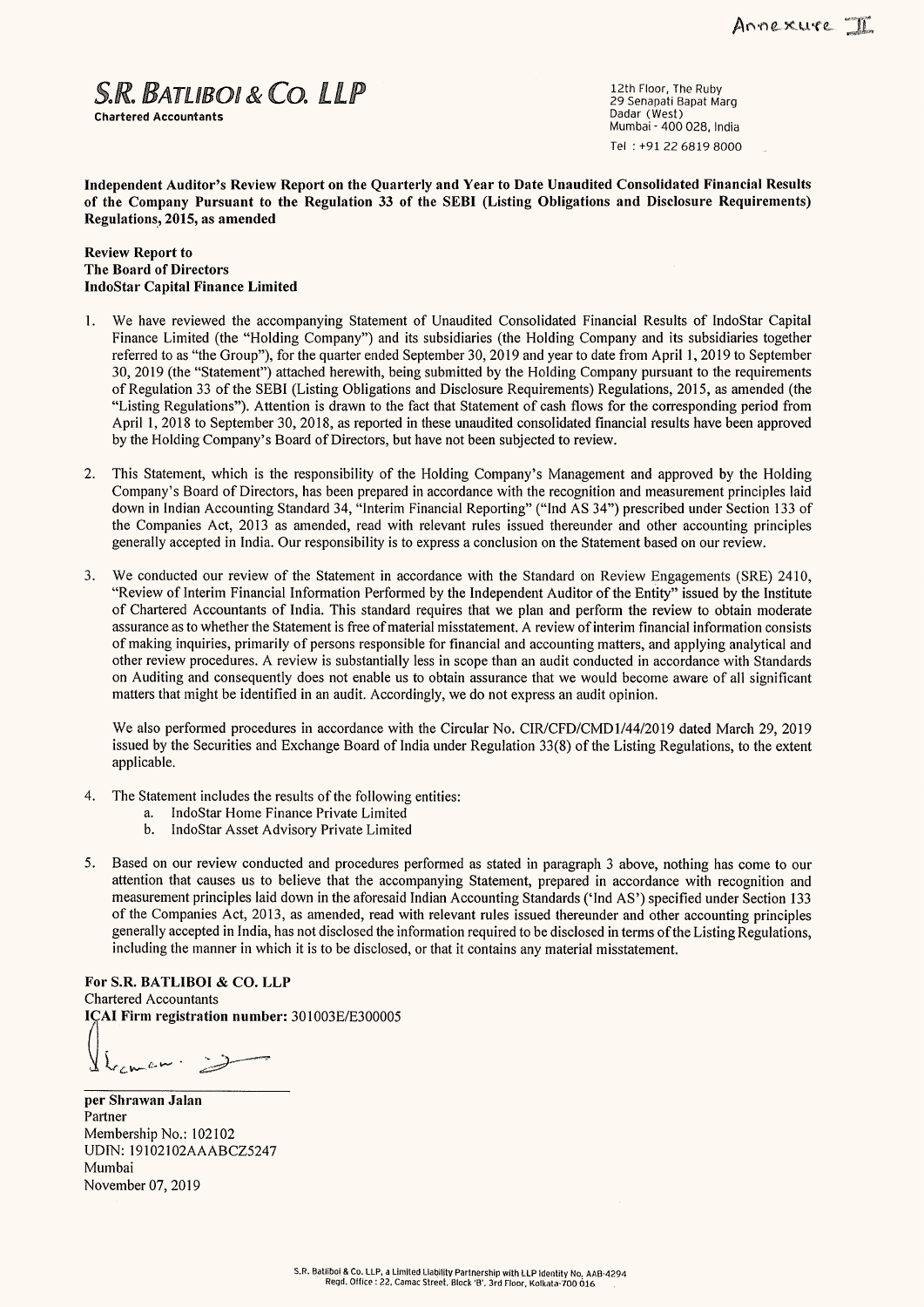# Regd Office: One Indiabulls Centre, Tower 2A, 20th Floor, Jupiter Mills Compound, S & Marg, Mumbai - 400013, india CIN: L65200MH2009PLC268160 INDOSTAR CAPITAL FINANCE LIMITED Tel: +91 22 43157000 Fax: +91 22 43157010 Website: www.indostarcapital.com E: investor.relations@indostarcapital.com INDOSTAR CAPITA<br>
Regd Office: One Indiabulls Centre, Tower 2A, 20th Floor,<br>
Tel: +91 22 43157000<br>
CIN: L65100MH2009PLC268160 Website: www.indost.<br>
STATEMENT OF UNAUDITED CONSOLIDATED FINANCIAL RESULTS INDOSTAR CAPITAL FINANCE LIMITED<br>
IRDOSTAR CAPITAL FINANCE LIMITED<br>
Tel: +91 22 43157000 Fax: +91 22 43157010<br>
9PLC268160 Website: www.indostarcapital.com E: investor.relations@i<br>
D CONSOLIDATED FINANCIAL RESULTS FOR THE Q

|                             | a de la construcción de la construcción de la construcción de la construcción de la construcción de la constru<br>En 1930, en la construcción de la construcción de la construcción de la construcción de la construcción de la |                                                                                                                    |                                                          |                                                                            |                                    | $\label{eq:2.1} \mathcal{L}_{\mathcal{A}}(x,y) = \mathcal{L}_{\mathcal{A}}(x,y) \mathcal{L}_{\mathcal{A}}(x,y) = \mathcal{L}_{\mathcal{A}}(x,y) \mathcal{L}_{\mathcal{A}}(x,y) = \mathcal{L}_{\mathcal{A}}(x,y) \mathcal{L}_{\mathcal{A}}(x,y)$ |                                                          |
|-----------------------------|---------------------------------------------------------------------------------------------------------------------------------------------------------------------------------------------------------------------------------|--------------------------------------------------------------------------------------------------------------------|----------------------------------------------------------|----------------------------------------------------------------------------|------------------------------------|-------------------------------------------------------------------------------------------------------------------------------------------------------------------------------------------------------------------------------------------------|----------------------------------------------------------|
|                             |                                                                                                                                                                                                                                 | Regd Office: One Indiabulls Centre, Tower 2A, 20th Floor, Jupiter Mills Compound, S 3 Marg, Mumbai - 400013, India | INDOSTAR CAPITAL FINANCE LIMITED                         |                                                                            |                                    |                                                                                                                                                                                                                                                 |                                                          |
|                             | CIN: L65100MH2009PLC268160<br>STATEMENT OF UNAUDITED CONSOLIDATED FINANCIAL RESULTS FOR THE QUARTER AND HALF YEAR ENDED 30 SEPTEMBER 2019                                                                                       |                                                                                                                    | Tel: +91 22 43157000 Fax: +91 22 43157010                | Website: www.indostarcapital.com E: investor.relations@indostarcapital.com |                                    |                                                                                                                                                                                                                                                 |                                                          |
| Sr. No.                     | Particulars                                                                                                                                                                                                                     | 30 September 2019<br>Unaudited                                                                                     | <b>Quarter</b> ended<br>30 June 2019<br><b>Unaudited</b> | 30 September 2018<br>Unaudited                                             | 30 September 2019<br>Unaudited     | Half Year ended<br>30 September 2018<br>Unaudited                                                                                                                                                                                               | (INR in Lakhs)<br>Year ended<br>31 March 2019<br>Audited |
| $\mathbf{1}$                | lincome<br>(a) Revenue from operations<br>Interest income                                                                                                                                                                       | 37,184                                                                                                             | 38,168                                                   | 27,861                                                                     | 75,352                             | 50,200                                                                                                                                                                                                                                          | 1,08,127                                                 |
|                             | Fees and commission income<br>Net gain on fair value changes<br>Gain on derecognition of financial instruments measured at<br>amortised cost category                                                                           | 1,319<br>1,349<br>2,540                                                                                            | 880<br>1,910<br>948                                      | 3,358<br>757                                                               | 2,199<br>3,259<br>3,488            | 3,923<br>366                                                                                                                                                                                                                                    | 6,196<br>4,175                                           |
|                             | Total revenue from operations                                                                                                                                                                                                   | 42,392                                                                                                             | 41,906                                                   | 31,976                                                                     |                                    |                                                                                                                                                                                                                                                 | 2,065                                                    |
|                             | (b) Other income<br>Total income (a+b)                                                                                                                                                                                          | $\ddot{\phantom{1}}$<br>42,392                                                                                     | 41,906                                                   | 31,976                                                                     | 84,298<br>$\blacksquare$<br>84,298 | 54,489<br>54,489                                                                                                                                                                                                                                | 1,20,563<br>1,20,563                                     |
| z                           | Expenses<br>(a) Finance costs                                                                                                                                                                                                   | 20,488                                                                                                             | 22,600                                                   | 14,038                                                                     | 43,088                             | 25,230                                                                                                                                                                                                                                          | 56,359<br>1,625                                          |
|                             | (b) Impairment on financial instruments<br>(c) Employee benefits expenses<br>(d) Depreciation and amortisation expense<br>(e) Other expenses                                                                                    | 7,221<br>4,717<br>742<br>2,471                                                                                     | 6,079<br>4,760<br>712<br>1,909                           | 1,106<br>4,564<br>430<br>1,922                                             | 13,300<br>9,477<br>1,454<br>4,380  | 1,875<br>7,797<br>834<br>3,694                                                                                                                                                                                                                  | 14,942<br>1,823<br>7,899                                 |
| $\tilde{\mathcal{F}}$       | Total expenses (a+b+c+d+e)<br>Profit before tax (1-2)                                                                                                                                                                           | 35,639<br>6,753                                                                                                    | 36,060<br>5,846                                          | 22,060<br>9,916                                                            | 71,699<br>12,599                   | 39,430<br>15,059                                                                                                                                                                                                                                | 82,648<br>37,915                                         |
| $\mathfrak{c}_\mathfrak{f}$ | <b>IProvision for taxation</b><br>Current tax<br>Deferred tax<br>Tax expenses                                                                                                                                                   | 744<br>1,068<br>1,812                                                                                              | 751<br>386<br>1,137                                      | 3,432<br>86<br>3,518                                                       | 1,495<br>1,454<br>2,949            | 6,350<br>(837)<br>5,513                                                                                                                                                                                                                         | 9,269<br>4,567<br>13,836                                 |
| 5<br>6                      | Profit after tax (3-4)<br>Other comprehensive income, net of tax                                                                                                                                                                | 4,941                                                                                                              | 4,709                                                    | 6,398                                                                      | 9,650                              | 9,546                                                                                                                                                                                                                                           | 24,079                                                   |
|                             | (a) items that will not be reclassified to profit or loss<br>(b) Items that will be reclassified to profit or loss<br>Total other comprehensive income, net of tax                                                              | $\overline{7}$<br>$\overline{\phantom{a}}$<br>$\overline{7}$                                                       | 59<br>59                                                 | $\mathbf{1}$<br>$\mathbf{1}$                                               | 66<br>66                           | $\mathfrak{s}$<br>٠<br>5                                                                                                                                                                                                                        | (13)<br>(13)                                             |
| $\mathbf{7}$<br>ε           | [Total comprehensive income (5+6)<br>Paid up equity share capital (Face value of INR 10/- each)                                                                                                                                 | 4,948<br>9,227                                                                                                     | 4,768<br>9,227                                           | 6,399<br>9,224                                                             | 9,716<br>9,227                     | 9,551<br>9,224                                                                                                                                                                                                                                  | 24,066<br>9,226                                          |
| 9                           | Earnings per share (* not annualised)<br>Basic (INR)<br>Diluted (INR)                                                                                                                                                           | *5.36<br>$*5.31$                                                                                                   | $*_{5.10}$<br>*5.00                                      | $*7.15$<br>$*6.36$                                                         | $*10.46$<br>$*10.31$               | $*10.77$<br>*9.63                                                                                                                                                                                                                               | 26.63<br>26.07                                           |
| Notes<br>$\mathbf{1}$       | Statement of Assets and Liabilities:                                                                                                                                                                                            |                                                                                                                    |                                                          |                                                                            |                                    |                                                                                                                                                                                                                                                 |                                                          |
|                             | Particulars                                                                                                                                                                                                                     |                                                                                                                    |                                                          |                                                                            |                                    | As at<br>30 September 2019<br><b>Unaudited</b>                                                                                                                                                                                                  | As at<br>31 March 2019<br>Audited                        |
|                             | L ASSETS<br>Financial assets<br>Cash and cash equivalents<br>Bank balances other than cash and cash equivalents                                                                                                                 |                                                                                                                    |                                                          |                                                                            |                                    | 74,111<br>9,444                                                                                                                                                                                                                                 | 1,08,364<br>3,559                                        |
|                             | <b>Receivables</b><br>Trade receivables<br>Loans<br>Investments                                                                                                                                                                 |                                                                                                                    |                                                          |                                                                            |                                    | 50<br>9,05,902<br>47,657                                                                                                                                                                                                                        | 53<br>10,36,367<br>30,086                                |
|                             | Other financial assets<br>Non-financial assets<br>Current tax assets (net)<br>Deferred tax assets (net)<br>Property, plant and equipment                                                                                        |                                                                                                                    |                                                          | $\sim$                                                                     |                                    | 7,497<br>8,626<br>280<br>8,366                                                                                                                                                                                                                  | 5,273<br>3,586<br>1.756<br>5,625                         |

Accour

#### L Statement of Assets and Liabilities:

| Expenses                                                                                                         |                |         |                  |                    |                                   |                                    |
|------------------------------------------------------------------------------------------------------------------|----------------|---------|------------------|--------------------|-----------------------------------|------------------------------------|
| (a) Finance costs                                                                                                | 20,488         | 22,600  | 14,038           | 43,088             | 25,230                            | 56,359                             |
| (b) Impairment on financial instruments                                                                          | 7,221          | 6,079   | 1,106            | 13,300             | 1,875                             | 1,625                              |
| (c) Employee benefits expenses                                                                                   | 4,717          | 4,760   | 4,564            | 9,477              | 7,797                             | 14,942                             |
| (d) Depreciation and amortisation expense                                                                        | 742            | 712     | 430              | 1,454              | 834                               | 1,823                              |
| (e) Other expenses                                                                                               | 2,471          | 1,909   | 1,922            | 4,380              | 3,694                             | 7,899                              |
| Total expenses (a+b+c+d+e)                                                                                       | 35,639         | 36,060  | 22,060           | 71,699             | 39,430                            | 82,648                             |
| Profit before tax (1-2)                                                                                          | 6,753          | 5,846   | 9,916            | 12,599             | 15,059                            | 37,915                             |
| Provision for taxation                                                                                           |                |         |                  |                    |                                   |                                    |
| Current tax                                                                                                      | 744            | 751     | 3,432            | 1,495              | 6,350                             | 9,269                              |
| Deferred tax                                                                                                     | 1,068          | 386     | 86               | 1,454              | (837)                             | 4,567                              |
| Tax expenses                                                                                                     | 1,812          | 1,137   | 3,518            | 2,949              | 5,513                             | 13,836                             |
| Profit after tax (3-4)                                                                                           | 4,941          | 4,709   | 6,398            | 9,650              | 9,546                             | 24,079                             |
| Other comprehensive income, net of tax                                                                           |                |         |                  |                    |                                   |                                    |
| (a) items that will not be reclassified to profit or loss                                                        | $\overline{7}$ | 59      | 1                | 66                 | 5                                 | (13)                               |
| (b) Items that will be reclassified to profit or loss                                                            |                |         |                  |                    |                                   |                                    |
| Total other comprehensive income, net of tax                                                                     | $\overline{7}$ | 59      | $\mathbf{1}$     | 66                 | 5                                 | (13)                               |
| Total comprehensive income (5+6)                                                                                 | 4,948          | 4,768   | 6,399            | 9,716              | 9,551                             | 24,066                             |
|                                                                                                                  |                |         |                  |                    |                                   |                                    |
| Paid up equity share capital (Face value of INR 10/- each)                                                       | 9,227          | 9,227   | 9,224            | 9,227              | 9,224                             | 9,226                              |
| Earnings per share (* not annualised)                                                                            |                |         |                  |                    |                                   |                                    |
| Basic (INR)                                                                                                      | *5.36          | $*5.10$ | $*7.15$          | *10.46             | $*10.77$                          | 26.63                              |
| Diluted (INR)                                                                                                    | $*5.31$        | *5.00   | $*6.36$          | $*10.31$           | *9.63                             | 26.07                              |
| <b>Statement of Assets and Liabilities:</b>                                                                      |                |         |                  |                    | As at                             | As at                              |
| Particulars                                                                                                      |                |         |                  |                    | 30 September 2019<br>Unaudited    | 31 March 2019<br>Audited           |
| I. ASSETS<br>Financial assets<br>Cash and cash equivalents<br>Bank balances other than cash and cash equivalents |                |         |                  |                    | 74,111<br>9,444                   | 1,08,364<br>3,559                  |
| <b>Receivables</b><br>Trade receivables<br>Loans<br>Investments<br>Other financial assets                        |                |         |                  |                    | 50<br>9,05,902<br>47,657<br>7,497 | 53<br>10,36,367<br>30,086<br>5,273 |
| Non-financial assets<br>Current tax assets (net)                                                                 |                |         |                  |                    | 8,626                             | 3,586                              |
| Deferred tax assets (net)                                                                                        |                |         |                  |                    | 280                               | 1.756                              |
| Property, plant and equipment                                                                                    |                |         |                  |                    | 8,366                             | 5,625                              |
| Goodwill                                                                                                         |                |         |                  |                    | 30,019                            | 50,019                             |
| Intangible assets                                                                                                |                |         |                  |                    | 382                               | 396                                |
| Other non-financial assets                                                                                       |                |         |                  |                    | 1,772                             | 3,932                              |
| TOTAL ASSETS                                                                                                     |                |         |                  |                    | 10,94,106                         | 12,30,015                          |
| <b>II. LIABILITIES AND EQUITY</b><br><b>LIABILITIES</b><br><b>Financial liabilities</b>                          |                |         |                  |                    |                                   |                                    |
| Trade payables<br>(i) total outstanding to micro enterprises and small enterprises                               |                |         |                  |                    |                                   |                                    |
| (ii) total outstanding dues of creditors other than micro enterprises and small enterprises                      |                |         |                  |                    | 251                               | 1,948                              |
| Debt securities                                                                                                  |                |         |                  |                    | 2,45,765                          | 3,61,871                           |
| Borrowings (other than debt securities)                                                                          |                |         |                  |                    | 5,16,694                          | 5,44,30?                           |
| Other financial liabilities                                                                                      |                |         |                  |                    | 20,178                            | 20,036                             |
| Non-financial liabilities                                                                                        |                |         |                  |                    | 634                               | 607                                |
| Provisions<br>Other non-financial liabilities                                                                    |                |         |                  |                    | 360                               | 623                                |
| Equity                                                                                                           |                |         |                  |                    |                                   |                                    |
| Equity share capital                                                                                             |                |         |                  |                    | 9,227                             | 9,226                              |
| Other equity                                                                                                     |                |         |                  |                    | 3,00,997<br>10,94,106             | 2,91,403<br>12,30,016              |
| TOTAL LIABILITIES AND EQUITY                                                                                     |                |         |                  |                    |                                   |                                    |
| رت<br>MUMBAI<br>呈表                                                                                               |                |         | Capi<br>ິວ<br>ວ່ | Einance \<br>רושי? |                                   |                                    |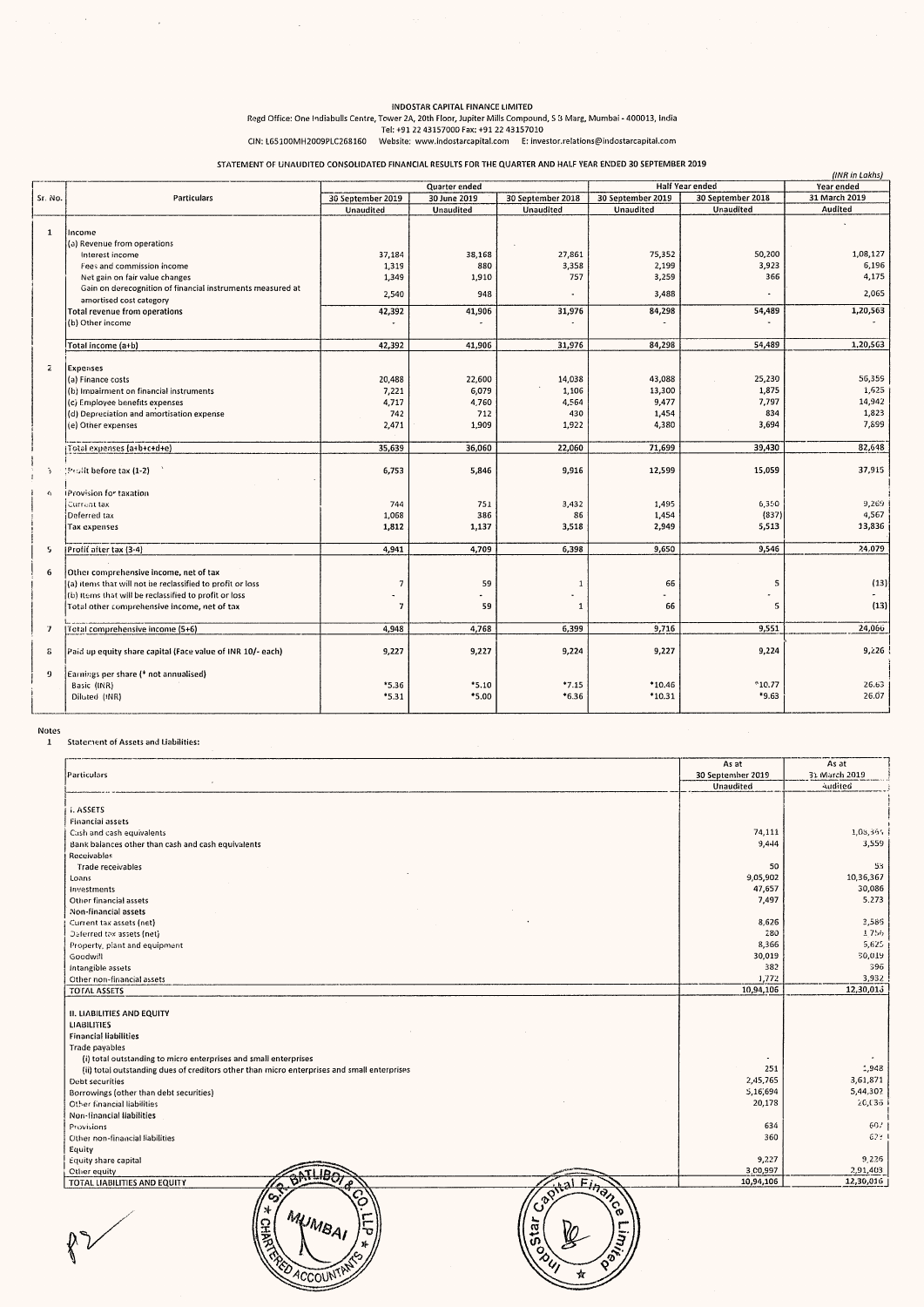# INDOSTAR CAPITAL FINANCE LIMITED Regd Office: One Indiabulls Centre, Tower 2A, 20th Floor, Jupiter Mills Compound, S B Marg, Mumbai - 400013, India Tek: +91 22 43157000 Fax: +91 22 43157010 CIN: L65100MH2009PLC268160 Website: www.indostarcapital.com E: investor.relations@indostarcapital.com

 $\overline{2}$ 

 $\overline{\mathbf{3}}$ 

 $\bar{ }$ 

| $\sim 10^{11}$                                                                                                                                                                                                                                                                                                                                                                                                                                                                                                                                                                                                                                                                                                                                                                                                                                                                                                                                                                                                                                                                                                                                                                                           |                            |                                                                                                                    | $\mathcal{L}(\mathcal{L})$ , $\mathcal{L}(\mathcal{L})$ , $\mathcal{L}(\mathcal{L})$<br>$\sim 10^{-11}$ | $\sim 10^{11}$                                                             | $\sim 100$<br>$\sim 10^{-11}$            | <b>Carl Corporation</b>                                   | $\lambda_{\rm{max}}$                                                                                              |
|----------------------------------------------------------------------------------------------------------------------------------------------------------------------------------------------------------------------------------------------------------------------------------------------------------------------------------------------------------------------------------------------------------------------------------------------------------------------------------------------------------------------------------------------------------------------------------------------------------------------------------------------------------------------------------------------------------------------------------------------------------------------------------------------------------------------------------------------------------------------------------------------------------------------------------------------------------------------------------------------------------------------------------------------------------------------------------------------------------------------------------------------------------------------------------------------------------|----------------------------|--------------------------------------------------------------------------------------------------------------------|---------------------------------------------------------------------------------------------------------|----------------------------------------------------------------------------|------------------------------------------|-----------------------------------------------------------|-------------------------------------------------------------------------------------------------------------------|
|                                                                                                                                                                                                                                                                                                                                                                                                                                                                                                                                                                                                                                                                                                                                                                                                                                                                                                                                                                                                                                                                                                                                                                                                          |                            | $\alpha$ , $\alpha$ , $\alpha$                                                                                     |                                                                                                         |                                                                            | $\sim 10^{-1}$                           |                                                           |                                                                                                                   |
|                                                                                                                                                                                                                                                                                                                                                                                                                                                                                                                                                                                                                                                                                                                                                                                                                                                                                                                                                                                                                                                                                                                                                                                                          |                            |                                                                                                                    | INDOSTAR CAPITAL FINANCE LIMITED                                                                        |                                                                            |                                          |                                                           |                                                                                                                   |
|                                                                                                                                                                                                                                                                                                                                                                                                                                                                                                                                                                                                                                                                                                                                                                                                                                                                                                                                                                                                                                                                                                                                                                                                          | CIN: L65100MH2009PLC268160 | Regd Office: One Indiabulls Centre, Tower 2A, 20th Floor, Jupiter Mills Compound, S B Marg, Mumbai - 400013, India | Tel: +91 22 43157000 Fax: +91 22 43157010                                                               | Website: www.indostarcapital.com E: investor.relations@indostarcapital.com |                                          |                                                           |                                                                                                                   |
| <b>Statement of Cash Flows:</b>                                                                                                                                                                                                                                                                                                                                                                                                                                                                                                                                                                                                                                                                                                                                                                                                                                                                                                                                                                                                                                                                                                                                                                          |                            |                                                                                                                    |                                                                                                         |                                                                            |                                          |                                                           |                                                                                                                   |
| Particulars                                                                                                                                                                                                                                                                                                                                                                                                                                                                                                                                                                                                                                                                                                                                                                                                                                                                                                                                                                                                                                                                                                                                                                                              |                            |                                                                                                                    |                                                                                                         |                                                                            |                                          | For the half year ended<br>30 September 2019<br>Unaudited | For the half year ended<br>30 September 2018<br>Unaudited                                                         |
| Cash Flow from Operating Activities<br>Net profit before tax                                                                                                                                                                                                                                                                                                                                                                                                                                                                                                                                                                                                                                                                                                                                                                                                                                                                                                                                                                                                                                                                                                                                             |                            |                                                                                                                    |                                                                                                         |                                                                            |                                          | 12,599                                                    | 15,059                                                                                                            |
| Adjustments for:<br>Interest income on financial assets<br><b>Finance costs</b>                                                                                                                                                                                                                                                                                                                                                                                                                                                                                                                                                                                                                                                                                                                                                                                                                                                                                                                                                                                                                                                                                                                          |                            |                                                                                                                    |                                                                                                         |                                                                            |                                          | (75, 352)<br>43,088<br>1,454                              | (50, 200)<br>25,230<br>834                                                                                        |
| Depreciation and amortisation expense<br>Provisions for expected credit loss<br>Provision for gratuity and leave encashment<br>Employee share based payment expense                                                                                                                                                                                                                                                                                                                                                                                                                                                                                                                                                                                                                                                                                                                                                                                                                                                                                                                                                                                                                                      |                            |                                                                                                                    |                                                                                                         |                                                                            |                                          | 2,413<br>165<br>973                                       | 1,774<br>119<br>1,262                                                                                             |
| Gain on sale/revaluation of investments<br>Operating profit before working capital changes                                                                                                                                                                                                                                                                                                                                                                                                                                                                                                                                                                                                                                                                                                                                                                                                                                                                                                                                                                                                                                                                                                               |                            |                                                                                                                    |                                                                                                         |                                                                            |                                          | (3, 259)<br>(17, 919)                                     | (366)<br>(6, 288)                                                                                                 |
| Adjustments:<br>(Increase)/Decrease in trade receivables<br>(Increase)/Decrease in loans and advances                                                                                                                                                                                                                                                                                                                                                                                                                                                                                                                                                                                                                                                                                                                                                                                                                                                                                                                                                                                                                                                                                                    |                            |                                                                                                                    |                                                                                                         |                                                                            |                                          | 3<br>1,26,206                                             | (159)<br>(1,74,116)                                                                                               |
| (Increase)/Decrease in other financial assets<br>(increase)/Decrease in other non-financial assets<br>Increase/(Decrease) in trade payable                                                                                                                                                                                                                                                                                                                                                                                                                                                                                                                                                                                                                                                                                                                                                                                                                                                                                                                                                                                                                                                               |                            |                                                                                                                    |                                                                                                         |                                                                            |                                          | (2, 248)<br>2,160<br>(1,696)                              | (10, 662)<br>(129)<br>(456)                                                                                       |
| Increase/(Decrease) in other financial liabilities<br>increase/(Decrease) in provisions<br>Increase/(Decrease) in other non-financial liabilities                                                                                                                                                                                                                                                                                                                                                                                                                                                                                                                                                                                                                                                                                                                                                                                                                                                                                                                                                                                                                                                        |                            |                                                                                                                    |                                                                                                         |                                                                            |                                          | (2,798)<br>(44)<br>(263)                                  | 1,328<br>(235)<br>(95)                                                                                            |
| Interest income realised on financial assets<br>Finance costs paid                                                                                                                                                                                                                                                                                                                                                                                                                                                                                                                                                                                                                                                                                                                                                                                                                                                                                                                                                                                                                                                                                                                                       |                            |                                                                                                                    |                                                                                                         |                                                                            |                                          | 1,03,401<br>77,075<br>(45, 579)                           | (1,90,812)<br>45,284<br>(23, 131)                                                                                 |
| Cash (used in)/generated from operating activities<br>Taxes paid<br>Net cash (used in)/generated operating activities (A)                                                                                                                                                                                                                                                                                                                                                                                                                                                                                                                                                                                                                                                                                                                                                                                                                                                                                                                                                                                                                                                                                |                            |                                                                                                                    |                                                                                                         |                                                                            |                                          | 1,34,897<br>(6, 529)<br>1,28,368                          | (1,68,659)<br>(7,678)<br>(1,76,337)                                                                               |
| Cash flows from investing activities<br>Purchase of property, plant and equipment                                                                                                                                                                                                                                                                                                                                                                                                                                                                                                                                                                                                                                                                                                                                                                                                                                                                                                                                                                                                                                                                                                                        |                            |                                                                                                                    |                                                                                                         |                                                                            |                                          | (152)                                                     | (1,676)                                                                                                           |
|                                                                                                                                                                                                                                                                                                                                                                                                                                                                                                                                                                                                                                                                                                                                                                                                                                                                                                                                                                                                                                                                                                                                                                                                          |                            |                                                                                                                    |                                                                                                         |                                                                            |                                          | (83)                                                      | (18)                                                                                                              |
|                                                                                                                                                                                                                                                                                                                                                                                                                                                                                                                                                                                                                                                                                                                                                                                                                                                                                                                                                                                                                                                                                                                                                                                                          |                            |                                                                                                                    |                                                                                                         |                                                                            |                                          | (1, 46, 516)<br>(5,745)                                   | (6, 304)                                                                                                          |
| (Acquisition)/redemption of FVTPL investments (net)                                                                                                                                                                                                                                                                                                                                                                                                                                                                                                                                                                                                                                                                                                                                                                                                                                                                                                                                                                                                                                                                                                                                                      |                            |                                                                                                                    |                                                                                                         |                                                                            |                                          | 250<br>(14, 563)<br>(1,66,814)                            | 41,132<br>8,037<br>41,171                                                                                         |
| <b>Cash Flow from Financing Activities</b><br>Proceeds from issue of equity shares (including securities premium and net off share issue expenses)                                                                                                                                                                                                                                                                                                                                                                                                                                                                                                                                                                                                                                                                                                                                                                                                                                                                                                                                                                                                                                                       |                            |                                                                                                                    |                                                                                                         |                                                                            |                                          | 15                                                        |                                                                                                                   |
| Proceeds from bank borrowings<br>Proceeds from issuance of Non-Convertible Debentures                                                                                                                                                                                                                                                                                                                                                                                                                                                                                                                                                                                                                                                                                                                                                                                                                                                                                                                                                                                                                                                                                                                    |                            |                                                                                                                    |                                                                                                         |                                                                            |                                          | 3,03,038<br>(1,84,863)                                    |                                                                                                                   |
|                                                                                                                                                                                                                                                                                                                                                                                                                                                                                                                                                                                                                                                                                                                                                                                                                                                                                                                                                                                                                                                                                                                                                                                                          |                            |                                                                                                                    |                                                                                                         |                                                                            |                                          | (1,02,394)<br>(10, 491)<br>(1, 112)                       |                                                                                                                   |
|                                                                                                                                                                                                                                                                                                                                                                                                                                                                                                                                                                                                                                                                                                                                                                                                                                                                                                                                                                                                                                                                                                                                                                                                          |                            |                                                                                                                    |                                                                                                         |                                                                            |                                          | 4,193<br>(34, 253)                                        |                                                                                                                   |
| Cash and Cash Equivalents at the beginning of reporting period                                                                                                                                                                                                                                                                                                                                                                                                                                                                                                                                                                                                                                                                                                                                                                                                                                                                                                                                                                                                                                                                                                                                           |                            |                                                                                                                    |                                                                                                         |                                                                            |                                          | 1,08,364                                                  |                                                                                                                   |
| Proceeds from/(repayments towards) Commercial Papers (net)<br>Dividend and DDT paid<br>Cash and Cash Equivalents at the end of reporting period<br>Reconciliation of cash and cash equivalents with the balance sheet                                                                                                                                                                                                                                                                                                                                                                                                                                                                                                                                                                                                                                                                                                                                                                                                                                                                                                                                                                                    |                            |                                                                                                                    |                                                                                                         |                                                                            |                                          | 74,111                                                    | 68,925<br>1,62,998<br>(1, 31, 624)<br>1,73,067<br>(36, 500)<br>(69,900)<br>1,66,966<br>31,800<br>12,787<br>44,587 |
| <b>Balances with banks</b><br>- in current accounts                                                                                                                                                                                                                                                                                                                                                                                                                                                                                                                                                                                                                                                                                                                                                                                                                                                                                                                                                                                                                                                                                                                                                      |                            |                                                                                                                    |                                                                                                         |                                                                            |                                          | 389<br>73,722                                             | 72<br>44,515                                                                                                      |
| Total                                                                                                                                                                                                                                                                                                                                                                                                                                                                                                                                                                                                                                                                                                                                                                                                                                                                                                                                                                                                                                                                                                                                                                                                    |                            |                                                                                                                    |                                                                                                         |                                                                            |                                          | 74,111                                                    | 44,587                                                                                                            |
|                                                                                                                                                                                                                                                                                                                                                                                                                                                                                                                                                                                                                                                                                                                                                                                                                                                                                                                                                                                                                                                                                                                                                                                                          |                            |                                                                                                                    |                                                                                                         |                                                                            |                                          |                                                           |                                                                                                                   |
|                                                                                                                                                                                                                                                                                                                                                                                                                                                                                                                                                                                                                                                                                                                                                                                                                                                                                                                                                                                                                                                                                                                                                                                                          |                            |                                                                                                                    | Quarter ended                                                                                           |                                                                            |                                          | Half Year ended                                           | (INR in Lakhs)<br>Year ended                                                                                      |
| Purchase of intangible assets<br>Payment on account of acquisition of business<br>Proceeds/(Investment) in bank deposits of maturity greater than 3 months (net)<br>(Acquisition)/redemption of amortised cost investments (net)<br>Net cash (used in)/generated from investing activities (B)<br>Repayments towards bank borrowings<br>Repayments towards Non-Convertible Debentures<br>Net cash (used in)/generated from financing activities (C)<br>Net Increase/(decrease) in cash and cash equivalents $(A) + (B) + (C)$<br>Cash on hand<br>The Company reports quarterly financial results on consolidated basis, pursuant to Regulation 33 of the SEBI (Listing Obligations and Disclosure Requirements) Regulations, 2015 read with SEBI circular dated 05 July 2016.<br>The unaudited standalone financial results are available on the website of the Company at www.indostarcapital.com and on the websites of the BSE Ltd. at www.bseindia.com and the National Stock Exchange of India Ltd.<br>at www.nseindia.com.<br>The key information of the unaudited standalone financial results of the Company are given below:<br>Particulars<br>Revenue from operations (including other income) |                            | 30 September 2019<br>Unaudited<br>40,702                                                                           | 30 June 2019<br>Unaudited<br>40,465                                                                     | 30 September 2018<br><b>Unaudited</b><br>31,347                            | 30 September 2019<br>Unaudited<br>81,167 | 30 September 2018<br>Unaudited<br>53,508                  | 31 March 2019<br>Audited<br>1,17,716                                                                              |

|                                                  |                   |               |                   |                        |                   | (INR in Lakhs) |
|--------------------------------------------------|-------------------|---------------|-------------------|------------------------|-------------------|----------------|
|                                                  |                   | Quarter ended |                   | <b>Half Year ended</b> | Year ended        |                |
| Particulars                                      | 30 September 2019 | 30 June 2019  | 30 September 2018 | 30 September 2019      | 30 September 2018 | 31 March 2019  |
|                                                  | Unaudited         | Unaudited     | Unaudited         | Unaudited              | Unaudited         | Audited        |
| Revenue from operations (including other income) | 40,702            | 40,465        | 31,347            | 81,167                 | 53.508            | 1,17,716       |
| Profit before tax                                | 6,126             | 5,325         | 10,584            | 11.451                 | 16,330            | 39,266         |
| Profit after tax                                 | 4,586             | 3.462         | 7,089             | 8,048                  | 10,873            | 25,513         |
| l Total comprehensive Income                     | 4,594             | 3.517         | 7,090             | 8,111                  | 10,877            | 25,500         |



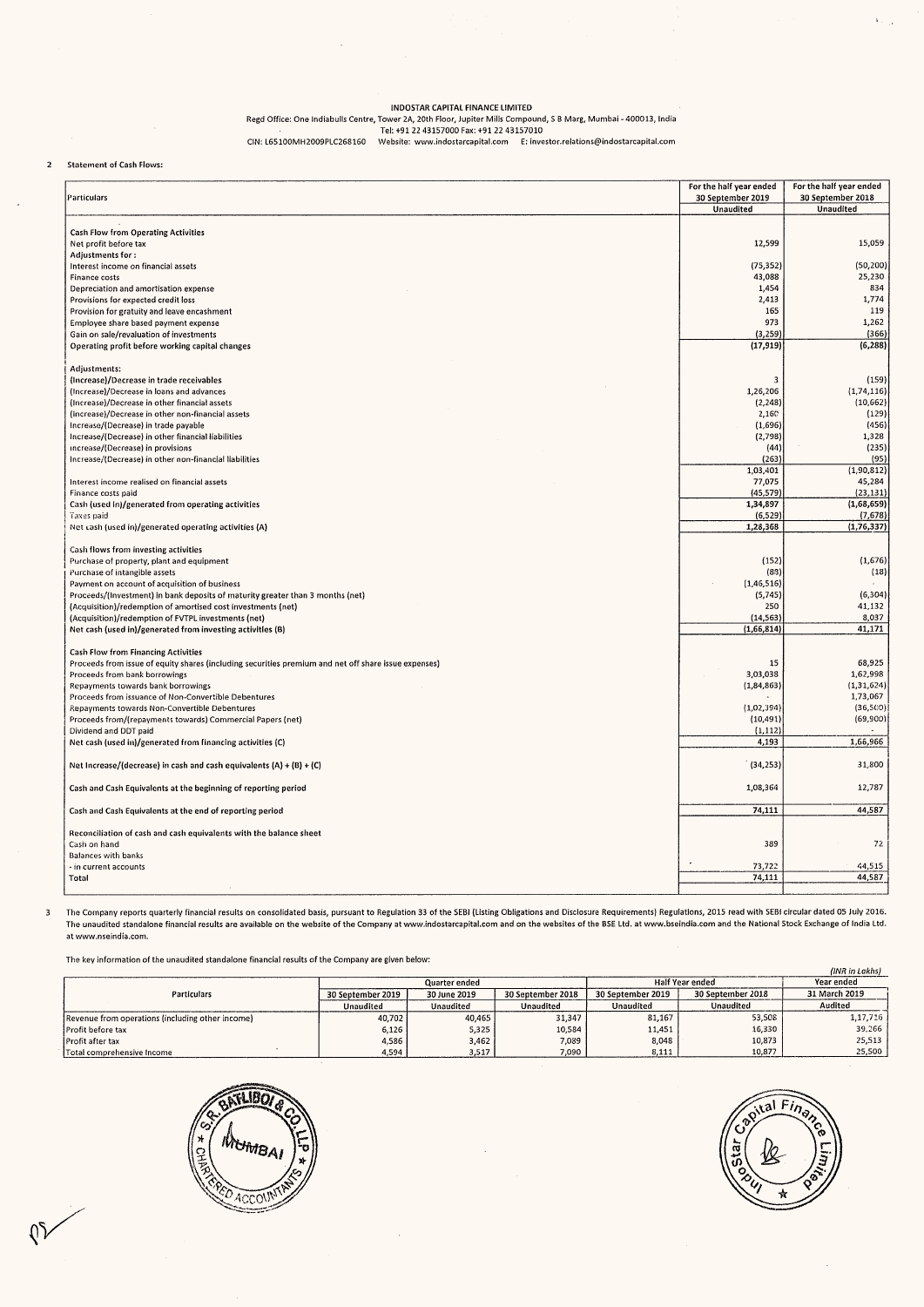INDOSTAR CAPITAL FINANCE LIMITED Regd Office: One Indiabulls Centre, Tower 2A, 20th Floor, Jupiter Mills Compound, S B Marg, Mumbai - 400013, India Tel: +91 22 43157000 Fax: +91 22 43157010 CIN: L65100MH2009PLC268160 Website: www.indostarcapital.com — E: investor.relations@indostarcapital.com

- Ine Group has elected to exercise the option permitted under Section 115BAA of the Income Tax Act, 1961 as introduced by the Taxation Laws (Amendment) Ordinance, 2019. Accordingly, the Group has recognised provision for Income Tax for the quarter and half year ended 30 September 2019 and re-measured its Deferred tax assets/liability basis the rate prescribed in the aforesaid section and recognised the effect of change by revising the annual effective income tax rate.
- 5 The Board of Directors of the Company have declared an Interim Dividend at the rate of 10% i.e., INR 1 per equity share of the face value of INR 10 /- each, for financiai year 2019-20 and fixed the Record Date for the purpose of determining the entitlement of shareholders for the Interim Dividend as Wednesday, 20 November 2019.
- 6 The Company is primarily engaged in the business of financing and accordingly there are no separate reportable segments as per Ind AS 108 dealing with Operating segment.
- 7 The Secured Listed Non-Convertible Debentures of the Company as on 30 September 2019 are secured by first pari-passu charge on a freehold land owned by the Company and first pari-passu charge by way of hypothecation, over standard present and future receivables. The total asset cover required thereof has been maintained as per the terms and conditions stated in the respective Debenture Trust Deeds,
- The unaudited consolidated financial results of IndoStar Capital Finance Limited ("ICFL" or "the Company") for the half year ended 30 September 2019 have been reviewed by the Audit Committee and subsequently<br>approved by Bo
- , 9 Figures for the previous periods have been regrouped and / or reclassified wherever considered necessary to conform to current period presentation.

For and on behalf of the Board of Directors of indoStar Capital Finance Limited

 $R$ . Laie

R. Sridhar Executive Vice-Chairman & CEO DIN: 00136697



Place: Mumbai Date: 07 November 2019

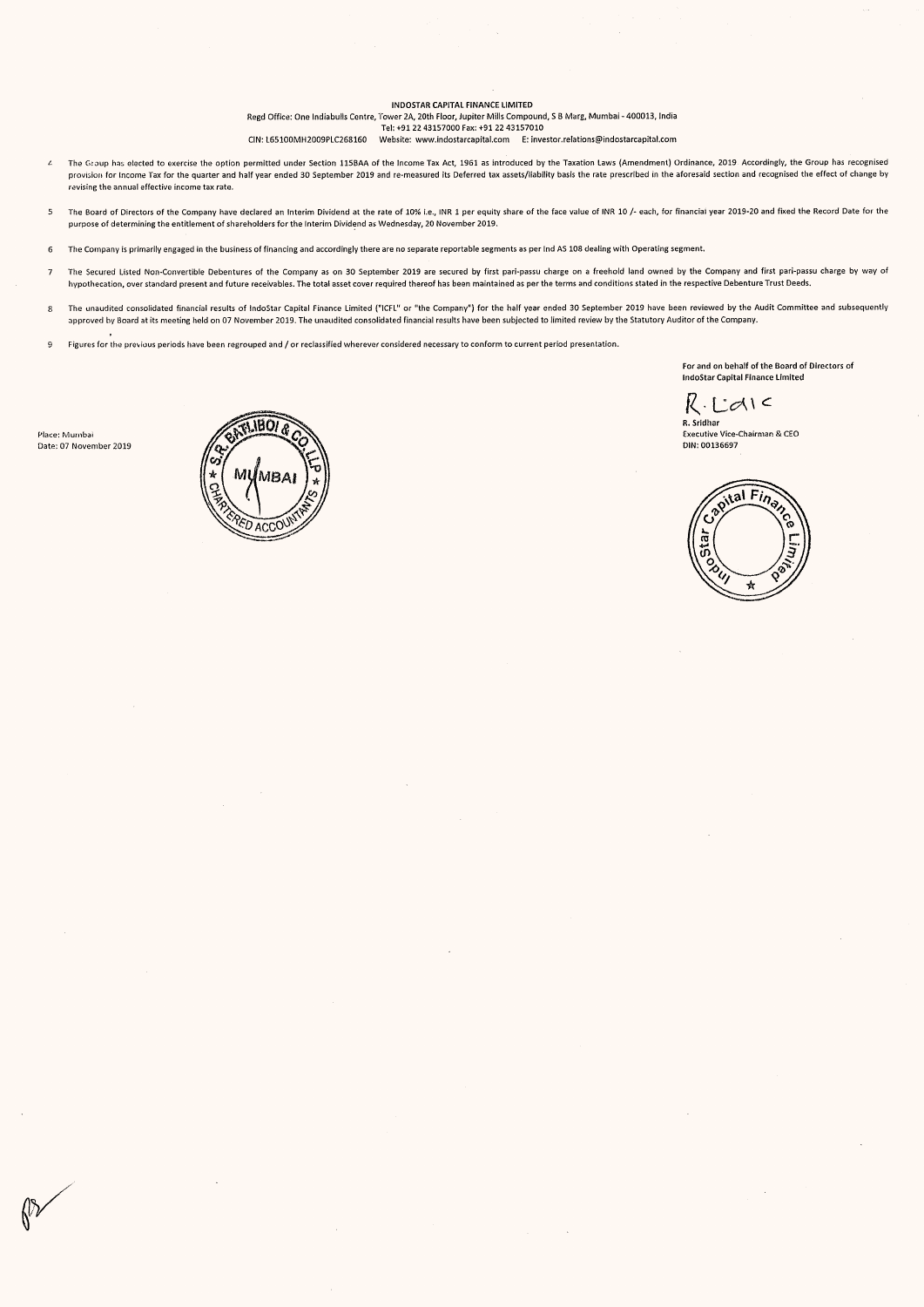#### INDOSTAR CAPITAL FINANCE LIMITED

#### EXTRACT OF UNAUDITED CONSOLIDATED FINANCIAL RESULTS FOR THE QUARTER AND HALF YEAR ENDED 30 SEPTEMBER 2019

|                         | $\mathcal{O}(\mathcal{A})$ , and $\mathcal{O}(\mathcal{A})$                                                                                                                                                                                                                                                                        | $\label{eq:2} \frac{1}{\sqrt{2\pi}}\int_{0}^{\infty}\frac{1}{\sqrt{2\pi}}\frac{d\omega}{\omega}\left(\frac{d\omega}{2\pi}\right)^{2\alpha}d\omega.$ |                                                                                                                                                                                                                                                                                                                                                                                                  |                                                      |
|-------------------------|------------------------------------------------------------------------------------------------------------------------------------------------------------------------------------------------------------------------------------------------------------------------------------------------------------------------------------|-----------------------------------------------------------------------------------------------------------------------------------------------------|--------------------------------------------------------------------------------------------------------------------------------------------------------------------------------------------------------------------------------------------------------------------------------------------------------------------------------------------------------------------------------------------------|------------------------------------------------------|
|                         | $\sim 100$<br>$\mathcal{L} = \{ \mathcal{L} \}$ , $\mathcal{L} = \{ \mathcal{L} \}$                                                                                                                                                                                                                                                |                                                                                                                                                     | $\label{eq:2.1} \frac{1}{\sqrt{2\pi}}\int_{\mathbb{R}^3}\frac{1}{\sqrt{2\pi}}\int_{\mathbb{R}^3}\frac{1}{\sqrt{2\pi}}\int_{\mathbb{R}^3}\frac{1}{\sqrt{2\pi}}\int_{\mathbb{R}^3}\frac{1}{\sqrt{2\pi}}\int_{\mathbb{R}^3}\frac{1}{\sqrt{2\pi}}\frac{1}{\sqrt{2\pi}}\int_{\mathbb{R}^3}\frac{1}{\sqrt{2\pi}}\frac{1}{\sqrt{2\pi}}\frac{1}{\sqrt{2\pi}}\frac{1}{\sqrt{2\pi}}\frac{1}{\sqrt{2\pi}}\$ |                                                      |
|                         |                                                                                                                                                                                                                                                                                                                                    |                                                                                                                                                     |                                                                                                                                                                                                                                                                                                                                                                                                  |                                                      |
|                         | INDOSTAR CAPITAL FINANCE LIMITED<br>Regd Office: One Indiabulls Centre, Tower 2A, 20th Floor, Jupiter Mills Compound, S B Marg, Mumbai - 400013, India                                                                                                                                                                             |                                                                                                                                                     |                                                                                                                                                                                                                                                                                                                                                                                                  |                                                      |
|                         | Tel: +91 22 43157000 Fax: +91 22 43157010<br>CIN: L65100MH2009PLC268160                                                                                                                                                                                                                                                            | Website: www.indostarcapital.com E: investor.relations@indostarcapital.com                                                                          |                                                                                                                                                                                                                                                                                                                                                                                                  |                                                      |
|                         | EXTRACT OF UNAUDITED CONSOLIDATED FINANCIAL RESULTS FOR THE QUARTER AND HALF YEAR ENDED 30 SEPTEMBER 2019                                                                                                                                                                                                                          |                                                                                                                                                     |                                                                                                                                                                                                                                                                                                                                                                                                  |                                                      |
|                         |                                                                                                                                                                                                                                                                                                                                    | Quarter ended                                                                                                                                       | Half Year ended<br>30 September 2019                                                                                                                                                                                                                                                                                                                                                             | (INR in Lakhs)<br>Quarter ended<br>30 September 2018 |
| Sr. No.<br>$\mathbf{1}$ | Particulars<br>Revenue from operations (including other income)                                                                                                                                                                                                                                                                    | 30 September 2019<br>Unaudited<br>42,392                                                                                                            | Unaudited<br>84,298                                                                                                                                                                                                                                                                                                                                                                              | <b>Unaudited</b><br>31,976                           |
| $\overline{2}$<br>3     | Profit before tax<br>Profit after tax                                                                                                                                                                                                                                                                                              | 6,753<br>4,941                                                                                                                                      | 12,599<br>9,650                                                                                                                                                                                                                                                                                                                                                                                  | 9,916<br>6,398                                       |
| 4                       | Total comprehensive Income (Comprising profit after tax for the period and<br>other comprehensive income after tax)                                                                                                                                                                                                                | 4,948                                                                                                                                               | 9,716                                                                                                                                                                                                                                                                                                                                                                                            | 6,399                                                |
| 5<br>6                  | Paid up equity share capital (Face value of INR 10/- each)<br>Earnings per share (* not annualised)                                                                                                                                                                                                                                | 9,227                                                                                                                                               | 9,227                                                                                                                                                                                                                                                                                                                                                                                            | 9,224                                                |
|                         | Basic (INR)<br>Diluted (INR)                                                                                                                                                                                                                                                                                                       | $*5.36$<br>$*5.31$                                                                                                                                  | *10.46<br>$*10.31$                                                                                                                                                                                                                                                                                                                                                                               | $*7.15$<br>$*6.36$                                   |
| ā.                      | The above is an extract of detailed format of unaudited consolidated financial results for the quarter and half year ended 30 September 2019, prepared pursunt to                                                                                                                                                                  |                                                                                                                                                     |                                                                                                                                                                                                                                                                                                                                                                                                  |                                                      |
|                         | Regulation 33 of the SEBI (Listing Obligations and Disclosure Requirements) Regulations, 2015 read with SEBI circular dated 05 July 2016. The full format of the<br>unaudited standalone financial results and unaudited consolidated financial results are available on the website of the Company at www.indostarcapital.com and |                                                                                                                                                     |                                                                                                                                                                                                                                                                                                                                                                                                  |                                                      |
|                         |                                                                                                                                                                                                                                                                                                                                    |                                                                                                                                                     |                                                                                                                                                                                                                                                                                                                                                                                                  |                                                      |
|                         | on the websites of the BSE Ltd. at www.bseindia.com and the National Stock Exchange of India Ltd. at www.nseindia.com.                                                                                                                                                                                                             |                                                                                                                                                     |                                                                                                                                                                                                                                                                                                                                                                                                  |                                                      |
|                         | The key information of the unaudited standalone financial results of the Company are given below:                                                                                                                                                                                                                                  |                                                                                                                                                     |                                                                                                                                                                                                                                                                                                                                                                                                  | (INR in Lakhs)                                       |
| Sr. No.                 | Particulars                                                                                                                                                                                                                                                                                                                        | Quarter ended<br>30 September 2019                                                                                                                  | Half Year ended<br>30 September 2019                                                                                                                                                                                                                                                                                                                                                             | Quarter ended<br>30 September 2018                   |
| $\mathbf{1}$            | Revenue from operations (including other income)                                                                                                                                                                                                                                                                                   | Unaudited<br>40,702                                                                                                                                 | Unaudited<br>81,167                                                                                                                                                                                                                                                                                                                                                                              | Unaudited<br>31,347                                  |
| $\mathbf 2$<br>3        | Profit before tax<br>Profit after tax                                                                                                                                                                                                                                                                                              | 6,126<br>4,586<br>4,594                                                                                                                             | 11,451<br>8,048<br>8,111                                                                                                                                                                                                                                                                                                                                                                         | 10,584<br>7,089<br>7,090                             |

|         |                                                   |                   |                   | (INR in Lakhs)    |
|---------|---------------------------------------------------|-------------------|-------------------|-------------------|
|         |                                                   | Quarter ended     | Half Year ended   | Quarter ended     |
| Sr. No. | <b>Particulars</b>                                | 30 September 2019 | 30 September 2019 | 30 September 2018 |
|         |                                                   | Unaudited         | Unaudited         | Unaudited         |
|         | [Revenue from operations (including other income) | 40,702            | 81,167            | 31,347            |
|         | <b>IProfit before tax</b>                         | 6,126             | 11,451            | 10,584            |
|         | IProfit after tax                                 | 4.586             | 8.048             | 7.089             |
|         | Total comprehensive Income                        | 4.594             | 8,111             | 7,090             |

b. The Board of Directors of the Company have declared an interim Dividend at the rate of 10% i.e., INR 1 per equity share of the face value of INR 10/- each, for financial year 2019-20 and fixed the Record Date for the purpose of determining the entitlement of shareholders for the Interim Dividend as Wednesday, 20 November 2019.

C. The above unaudited financial results have been reviewed by the Audit Committee and subsequently approved by the Board at its meeting held on 07 November 2019. The unaudited financial results have been subjected to limited review by the Statutory Auditor of the Company.

Place: Mumbai Date: 07 November 2019 For and on behalf of the Board of Directors of IndoStar Capital Finance Limited

 $R$ . L' $R$ 

R. Sridhar Executive Vice-Chairman & CEO DIN: 00136697

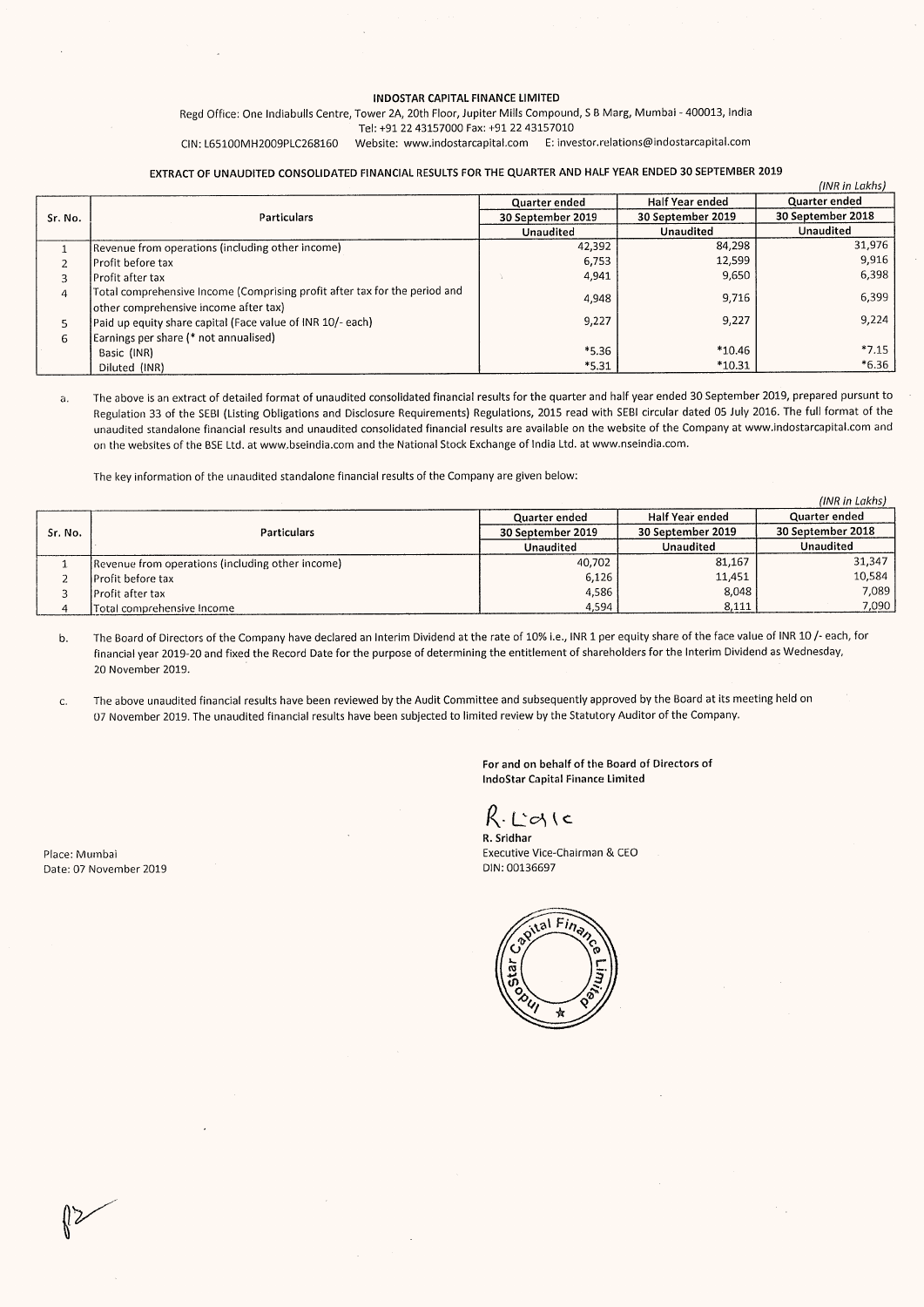

Disclosures in accordance with Regulation 52(4) of Securities and Exchange Board of India (Listing Obligations and Disclosure Requirements) Regulations, 2015 ("Listing Regulations") for the half year ended 30 September 2019 osures in accordance w<br>Lations and Disclosure<br>ended 30 September 20<br>Credit Rating<br>Long Term Programme:

(a) Credit Rating

#### Debt Programme

#### Market Linked Debentures

#### Short Term Debt Programme

- (b) Asset Cover available: As per the first proviso to Regulation 52(4) of Listing Regulations, the requirement of disclosing Asset Cover is not applicable to the Company being a Non-Banking Financial Company registered with the Reserve Bank of India.
- (c) Debt-Equity Ratio: 2.43:1
- (d) Previous due date for the payment of interest / repayment of principal in respect of the Non-Convertible Debentures and whether the same has been paid or not during the half year osures in accordance with Regulation 52(4) of s<br>
stions and Disclosure Requirements) Regulati<br>
ended 30 September 2019<br>
Credit Rating<br>
Long Term Programme:<br>
CARE AA-; Positive" by CARE Ratings Limited and<br>
Private Limited ended 30 September 2019:

| <b>Credit Rating</b>                                                                                                                                                                                                                                          |                   |                                                              |                       |  |  |  |  |
|---------------------------------------------------------------------------------------------------------------------------------------------------------------------------------------------------------------------------------------------------------------|-------------------|--------------------------------------------------------------|-----------------------|--|--|--|--|
| Long Term Programme:                                                                                                                                                                                                                                          |                   |                                                              |                       |  |  |  |  |
| <b>Debt Programme</b><br>"CARE AA-; Positive" by CARE Ratings Limited and "IND AA-/Stable" by India Ratings & Research<br>Private Limited (Fitch Group) for Long Term Debt Programme of the Company.                                                          |                   |                                                              |                       |  |  |  |  |
| <b>Market Linked Debentures</b><br>"CARE PP-MLD AA-; Positive" by CARE Ratings Limited for Market Linked Debentures of the<br>Company.                                                                                                                        |                   |                                                              |                       |  |  |  |  |
| <b>Short Term Debt Programme</b>                                                                                                                                                                                                                              |                   |                                                              |                       |  |  |  |  |
| "CARE A1+" by CARE Ratings Limited, "[ICRA] A1+" by ICRA Limited and "CRISIL A1+" by CRISIL<br>Limited for Short Term Debt Programme of the Company.                                                                                                          |                   |                                                              |                       |  |  |  |  |
| Asset Cover available: As per the first proviso to Regulation 52(4) of Listing Regulations, the<br>requirement of disclosing Asset Cover is not applicable to the Company being a Non-Banking<br>Financial Company registered with the Reserve Bank of India. |                   |                                                              |                       |  |  |  |  |
| Debt-Equity Ratio: 2.43:1                                                                                                                                                                                                                                     |                   |                                                              |                       |  |  |  |  |
| Previous due date for the payment of interest / repayment of principal in respect of the Non-<br>Convertible Debentures and whether the same has been paid or not during the half year<br>ended 30 September 2019:                                            |                   |                                                              |                       |  |  |  |  |
| Nature of the Instrument                                                                                                                                                                                                                                      | <b>Scrip Code</b> | Due Date for                                                 | <b>Payment Status</b> |  |  |  |  |
|                                                                                                                                                                                                                                                               |                   | Interest/Principal                                           |                       |  |  |  |  |
|                                                                                                                                                                                                                                                               |                   | Payment                                                      |                       |  |  |  |  |
| Series XV - Tranche D                                                                                                                                                                                                                                         | 953980            | Due Date for Interest<br>and Principal Payment<br>04/04/2019 | Paid within due date  |  |  |  |  |
| Series XX - Tranche A                                                                                                                                                                                                                                         | 957672            | Due Date for Interest<br>and Principal Payment<br>04/04/2019 | Paid within due date  |  |  |  |  |
| Series XVI                                                                                                                                                                                                                                                    |                   | Due Date for Interest<br>and Principal Payment               | Paid within due date  |  |  |  |  |

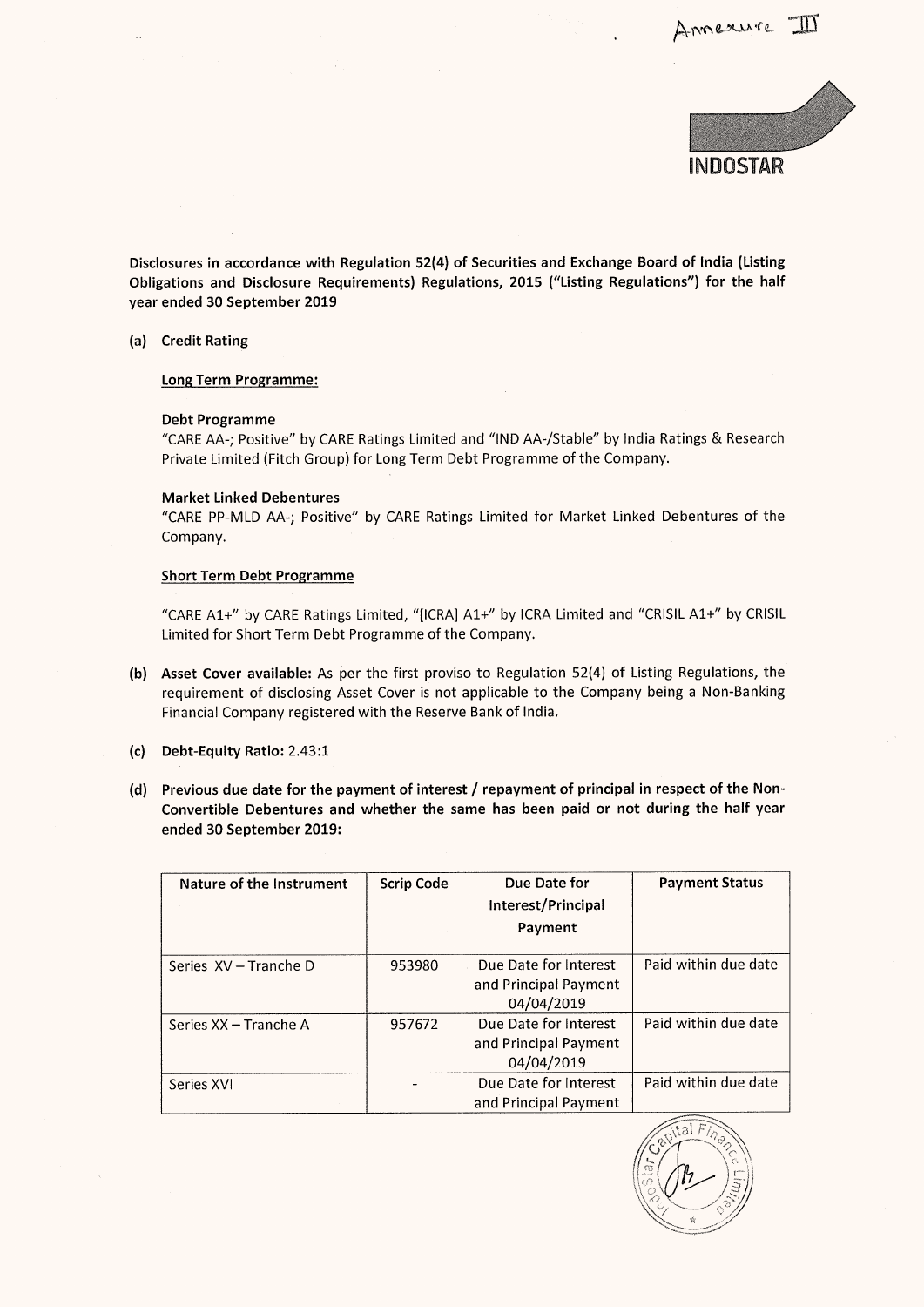

|                         |           |                                                                                                                      | <b>INDOSTAR</b>                                                                                      |
|-------------------------|-----------|----------------------------------------------------------------------------------------------------------------------|------------------------------------------------------------------------------------------------------|
|                         |           |                                                                                                                      |                                                                                                      |
| Series XXIV - Tranche D | 957895    | 12/04/2019<br>Due Date for Interest<br>Payment<br>12/04/2019                                                         | Paid within due date                                                                                 |
| Series XXIV - Tranche C | 957894    | Due Date for Interest<br>Payment<br>13/04/2019                                                                       | *Payment made on<br>15/04/2019                                                                       |
| Series XXV              | 957916    | Due Date for Interest<br>Payment<br>02/04/2019<br>02/05/2019<br>02/06/2019<br>02/07/2019<br>02/08/2019<br>02/09/2019 | *Payment made on<br>02/04/2019<br>02/05/2019<br>03/06/2019<br>02/07/2019<br>02/08/2019<br>03/09/2019 |
| Series XXIX             | 957991    | Due Date for Interest<br>Payment<br>07/04/2019<br>07/05/2019<br>07/06/2019<br>07/07/2019<br>07/08/2019<br>07/09/2019 | *Payment made on<br>08/04/2019<br>07/05/2019<br>07/06/2019<br>08/07/2019<br>07/08/2019<br>09/09/2019 |
| Series XXXI             | <b>NA</b> | Due Date for Interest<br>Payment<br>02/04/2019<br>02/05/2019<br>02/06/2019<br>02/07/2019<br>02/08/2019<br>02/09/2019 | *Payment made on<br>02/04/2019<br>02/05/2019<br>03/06/2019<br>02/07/2019<br>02/08/2019<br>03/09/2019 |
| Series XXXII            | <b>NA</b> | Due Date for Interest<br>Payment<br>02/04/2019<br>02/05/2019<br>02/06/2019<br>02/07/2019<br>02/08/2019<br>02/09/2019 | *Payment made on<br>02/04/2019<br>02/05/2019<br>03/06/2019<br>02/07/2019<br>02/08/2019<br>03/09/2019 |
| Series XV - Tranche E   | 953982    | Due Date for Interest<br>and Principal Payment<br>02/05/2019                                                         | Paid within due date                                                                                 |
| Series XV - Tranche B   | 953976    | Due Date for Interest<br>Payment 10/05/2019                                                                          | Paid within due date                                                                                 |

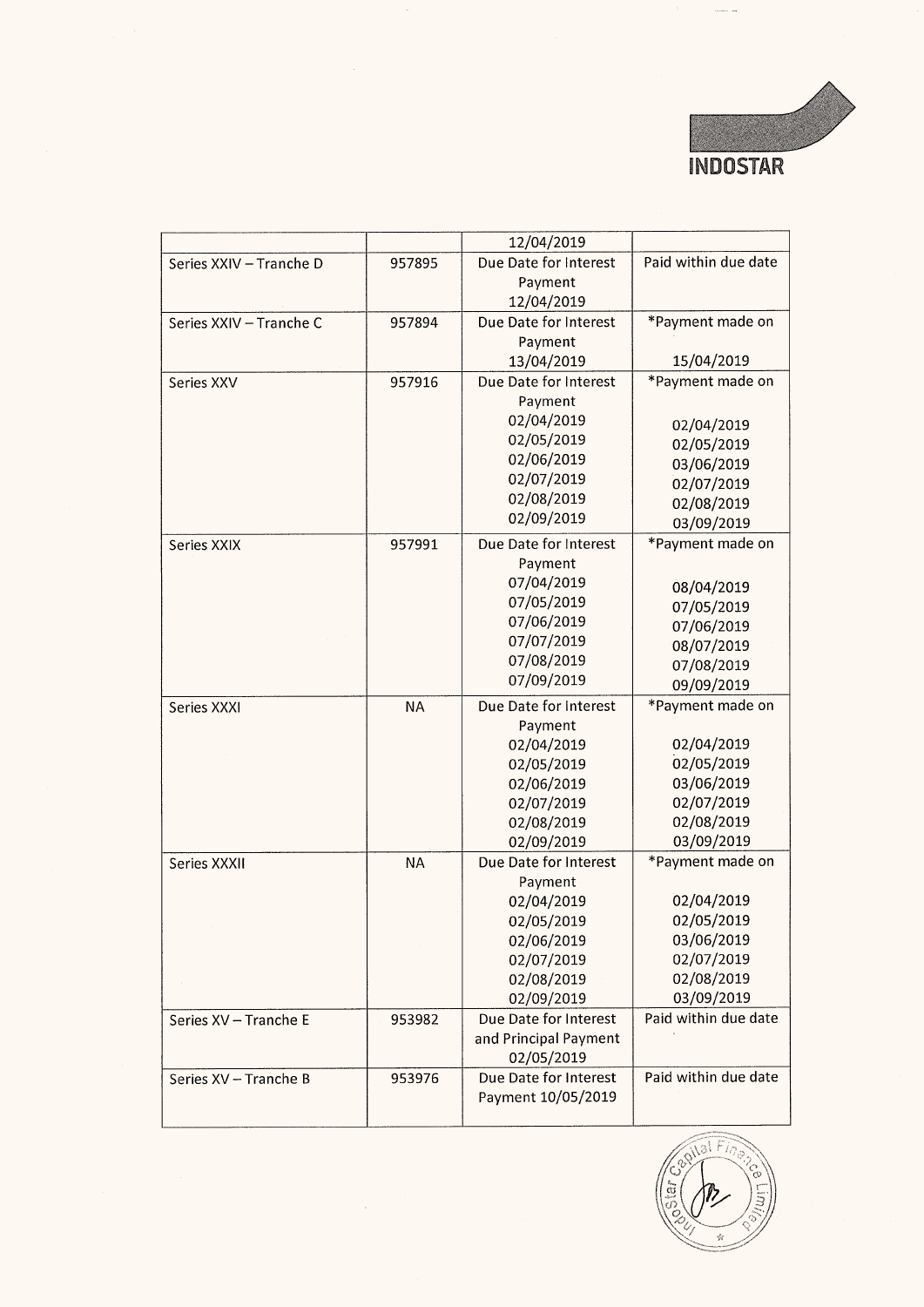

|                                                                                                                                                                                                                               |        |                                                                            | <b>INDOSTAR</b>                |
|-------------------------------------------------------------------------------------------------------------------------------------------------------------------------------------------------------------------------------|--------|----------------------------------------------------------------------------|--------------------------------|
|                                                                                                                                                                                                                               |        |                                                                            |                                |
| Series XV - Tranche B                                                                                                                                                                                                         | 953976 | Due Date for Interest<br>and Principal Payment<br>05/06/2019               | *Payment made on<br>04/06/2019 |
| Series XV – Tranche C                                                                                                                                                                                                         | 953978 | Due Date for Interest<br>and Principal Payment                             | Paid within due date           |
| Tranche V - Series II                                                                                                                                                                                                         | 949281 | 10/05/2019<br>Due Date for Interest                                        | Paid within due date           |
|                                                                                                                                                                                                                               |        | Payment<br>06/06/2019                                                      |                                |
| Series XXVI                                                                                                                                                                                                                   | N.A    | Due Date for Interest &<br><b>Principal Payment</b><br>24/06/2019          | Paid within due date           |
| Series XVIII                                                                                                                                                                                                                  | 954285 | Due Date for Interest<br>and Principal Payment<br>28/06/2019               | Paid within due date           |
| Series XXVII                                                                                                                                                                                                                  | 957981 | Due Date for Interest<br>and Principal Payment<br>28/08/2019               | Paid within due date           |
| Series XXX - Tranche A                                                                                                                                                                                                        | 958078 | Due Date for Interest<br>and Principal Payment                             | Paid within due date           |
| Series XXI - Tranche C                                                                                                                                                                                                        | 957698 | 30/08/2019<br>Due Date for Interest<br>and Principal Payment               | Paid within due date           |
| Series XXIV - Tranche D                                                                                                                                                                                                       | 957895 | 23/08/2019<br>Due Date for Interest<br>and Principal Payment               | Paid within due date           |
| Series XXX - Tranche B                                                                                                                                                                                                        | 958079 | 18/09/2019<br>Due Date for Interest<br>and Principal Payment               | Paid within due date           |
| Series XXX - Tranche D                                                                                                                                                                                                        | 958079 | 27/09/2019<br>Due Date for Interest<br>and Principal Payment<br>27/09/2019 | Paid within due date           |
| *Due date for Interest Payment and Principal Payment are governed by the business day<br>conventions specified in the respective Information Memorandum / Offer Document / Shelf<br>Disclosure Document and Addendum thereto. |        |                                                                            |                                |
| Next due date for the payment of interest / principal in respect of Non-Convertible<br>Debentures from 30 September 2019 to 31 March 2020:                                                                                    |        |                                                                            |                                |
| Nature of the Instrument                                                                                                                                                                                                      | Scrip  | <b>Next Due Date for</b>                                                   | <b>Due Date for</b>            |
|                                                                                                                                                                                                                               | Code   | Interest Payment*                                                          | Principal Payment*             |

## (e) Next due date for the payment of interest / principal in respect of Non-Convertible Debentures from 30 September 2019 to 31 March 2020:

| Nature of the Instrument | Scrip<br>Code | <b>Next Due Date for</b><br>Interest Payment* | Due Date for<br><b>Principal Payment*</b> |
|--------------------------|---------------|-----------------------------------------------|-------------------------------------------|
| Series XXV               | 957916        | 02/10/2019                                    |                                           |
|                          |               | 02/11/2019                                    |                                           |

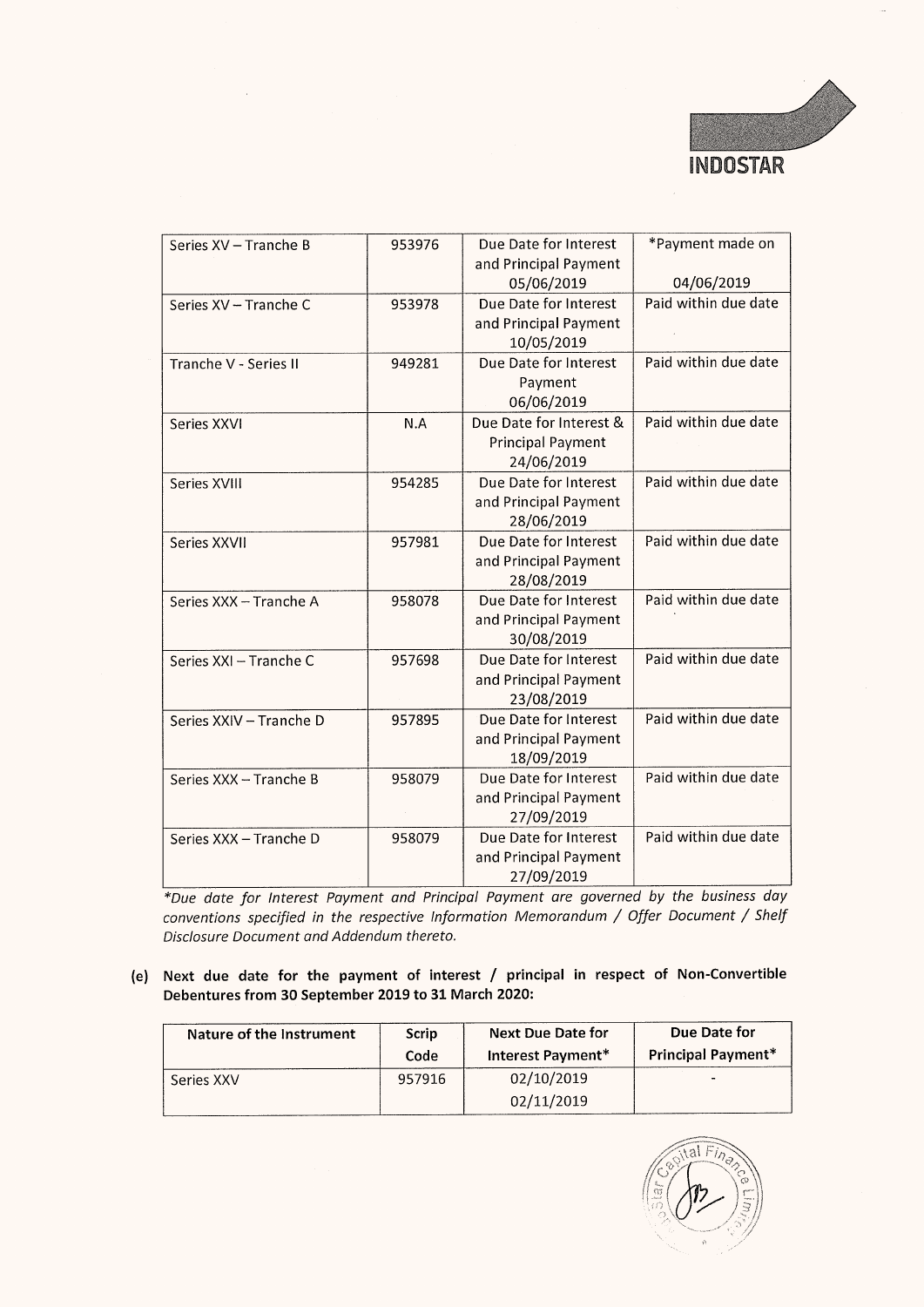

|                                       |                  |                          | <b>INDOSTAR</b> |
|---------------------------------------|------------------|--------------------------|-----------------|
|                                       |                  |                          |                 |
|                                       |                  |                          |                 |
|                                       |                  | 02/12/2019               |                 |
|                                       |                  | 02/01/2020               |                 |
|                                       |                  | 02/02/2020               |                 |
|                                       |                  | 02/03/2020               |                 |
| Series XXX - Tranche E                | 958164           | 01/11/2019               | 01/11/2019      |
| Series XIII - Tranche A               | 953211           | 08/01/2020               |                 |
| Series XIII - Tranche B               | 953212           | 08/01/2020               |                 |
| Series XIX                            | 955754           | 08/02/2020               | ۰               |
| Series XXII - Tranche A               | 957721           | 15/03/2020               |                 |
| Series XXII - Tranche B               | 957722           | 15/03/2020               | ٠               |
| Series XXII - Tranche C               | 957723           | 15/03/2020               |                 |
| Series XXII - Tranche D               | 957724           | 15/03/2020               | ٠               |
| Series XXIII - Tranche A              | 957849           | 27/03/2020               |                 |
| Series XXI - Tranche A                | 957695           | 26/02/2020               |                 |
| Series XXI - Tranche B<br>Series XXIX | 957697<br>957991 | 26/02/2020<br>07/10/2019 | 26/02/2020      |
|                                       |                  | 07/11/2019               |                 |
|                                       |                  | 07/12/2019               |                 |
|                                       |                  | 07/01/2020               |                 |
|                                       |                  | 07/02/2020               |                 |
|                                       |                  | 07/03/2020               |                 |
| Series XXXI                           | <b>NA</b>        | 02/10/2019               |                 |
|                                       |                  | 02/11/2019               |                 |
|                                       |                  | 02/12/2019               |                 |
|                                       |                  | 02/01/2020               |                 |
|                                       |                  | 02/02/2020<br>02/03/2020 |                 |
| Series XXXII                          | NA               | 02/10/2019               |                 |
|                                       |                  | 02/11/2019               |                 |
|                                       |                  | 02/12/2019               |                 |
|                                       |                  | 02/01/2020               |                 |
|                                       |                  | 02/02/2020               |                 |
|                                       |                  | 02/03/2020               |                 |
| Series XXXIII - Tranche B             | 958643           | 13/03/2020               | 13/03/2020      |

\*Due date for Interest Payment and Principal Payment shall be governed by the business day conventions specified in the respective Information Memorandum / Offer Document / Shelf Disclosure Document and Addendum thereto.

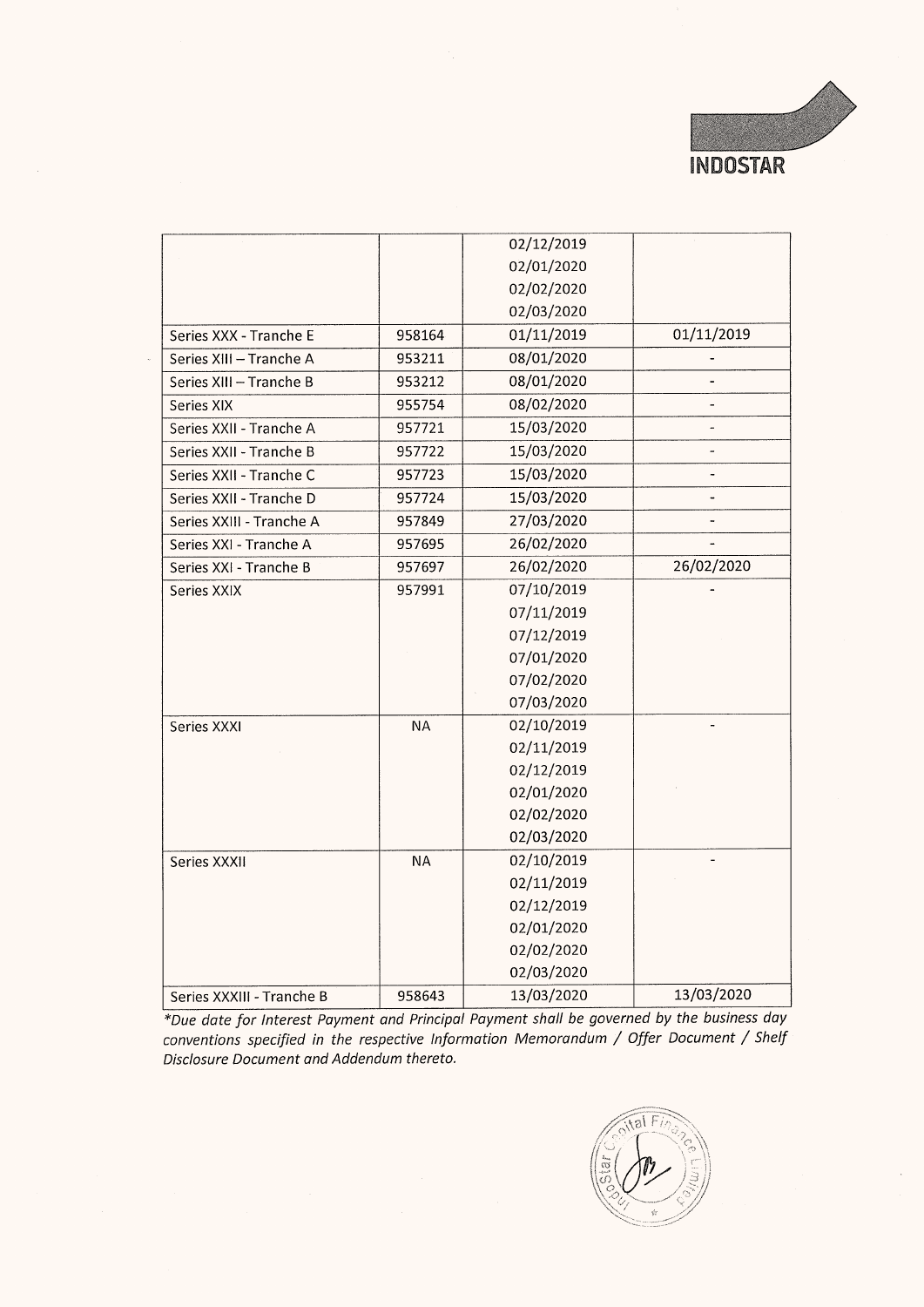

- (f) Debt Service Coverage Ratio: As per first proviso to Regulation 52(4) of Listing Regulations, the requirement for disclosing Debt Service Coverage Ratio is not applicable to the Company being a Non-Banking Financial Company registered with the Reserve Bank of India.
- (g) Interest Service Coverage Ratio: As per first proviso to Regulation 52(4) of Listing Regulations, the requirement for disclosing Interest Service Coverage Ratio is not applicable to the Company being a Non-Banking Financial Company registered with the Reserve Bank of India.
- (h) Debenture Redemption Reserve: Not Applicable. As per Rule 18(7)(b)(iii) of Companies (Share Capital and Debenture) Rules, 2014 of the Companies Act, 2013, the requirement for creating Debenture Redemption Reserve is not applicable to the Company being a listed Non-Banking Financial Company registered with the Reserve Bank of India and issuing Debentures on Private Placement basis.
- (i) Net Worth: INR 310,981 Lakhs
- (j) Net Profit After Tax: INR 8,048 Lakhs
- (k) Earnings per share:
	- (a) Basic: INR 8.72
		- (b) Diluted: INR 8.60

Yours faithfully,

ForJndoStar Capital Finance Limited

îtendra I SVP - Campliance & Secretarial

Date: 07 November 2019